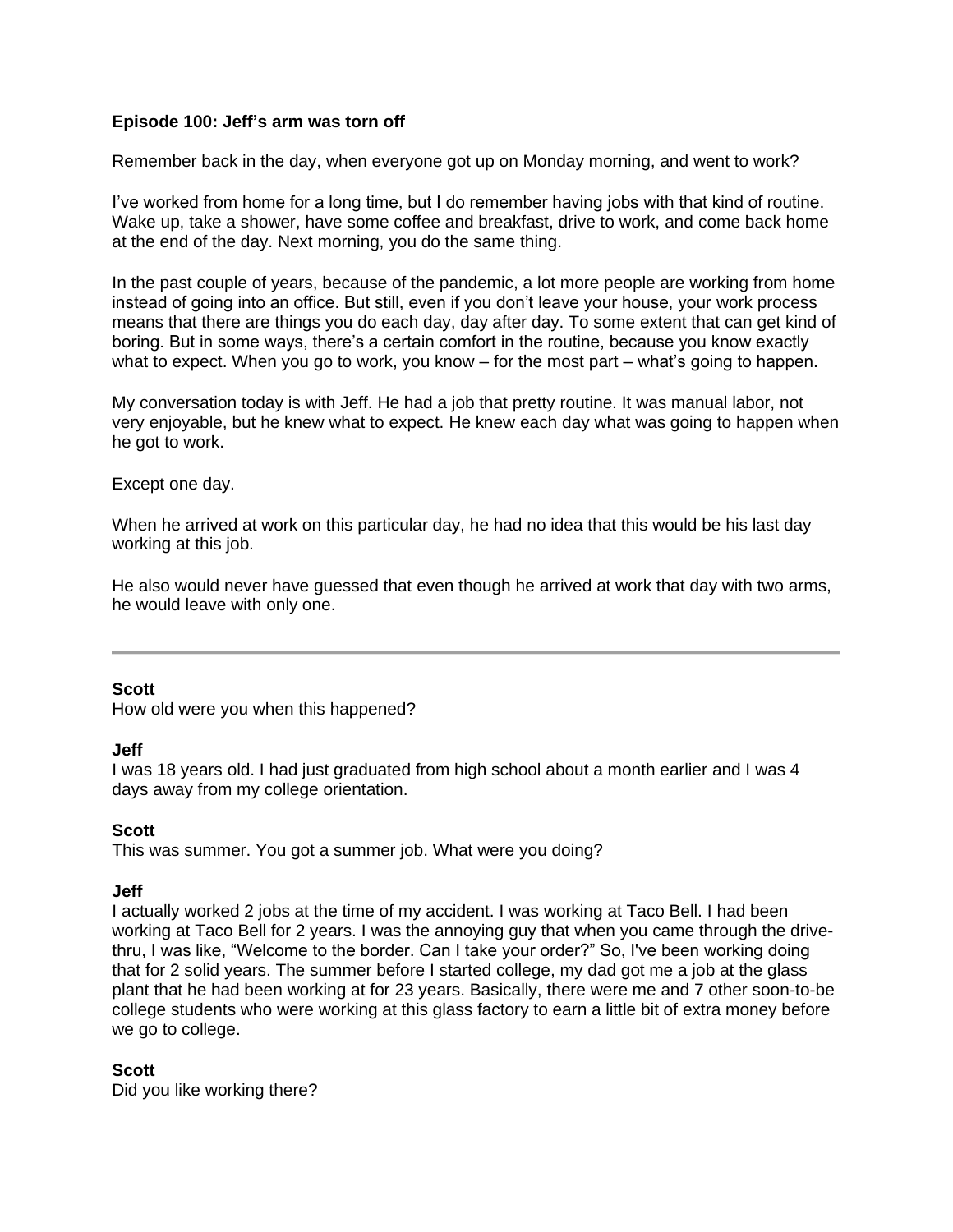# **Jeff**

I would say "No", only because it was so hard. It's the hardest work I'd ever done in my life. They actually called our team "The Rats" because we were the people that went into the areas of the factory that nobody else wanted to go into. We were sent into the dirtiest and the hottest areas, like, on our first day on the job. After our orientation, we had to go to what's called the "Hot End" and rake out glasses. When glasses are being made, they run through a furnace. If there are any imperfections on the glasses, they'll shatter and fall to the bottom of the furnace. Well, somebody's got to clean those up, so why not get the soon-to-be 8 college students to do it? So, we were sticking these really long metal rakes inside of this blazing hot furnace to rake glasses out. It was so hot in there that they wouldn't let us wear any kind of jewelry because if you wore a gold necklace, it would actually heat up to the point that it would burn your neck. So, we had to take off any kind of jewelry we were wearing if we were to be working in the Hot End.

# **Scott**

Not exactly a dream job.

**Jeff**

No.

# **Scott**

You can do anything for a little while, right?

### **Jeff**

For a little while, yes. Making tacos and burritos was a lot easier than raking glasses out of a furnace. You can do anything for a little while, and that's what I did. I only work there for 10 days.

# **Scott**

Not by choice?

# **Jeff**

Not by choice. I only work there for 10 solid days.

# **Scott**

Alright. Let's talk about what happened that day. Before we get into that, I need you to explain because this is a critical part of the story - what is a screw auger.

#### **Jeff**

A screw auger - if any of the listeners don't understand - is basically a giant screw. There is a casing that wraps around the screw. The way a screw auger works is: when you turn it on, this giant screw starts to turn on the inside of the auger, and when you drop debris into the auger, it gets caught in the threads of that giant screw. So, as the screw is turning, the debris gets caught in the threads of that auger which pushes it up the shaft that the giant screw was in, and then it drops it out of a chute on the opposite end.

# **Scott**

So you're throwing debris and it's taking it to a dumpster or something.

# **Jeff**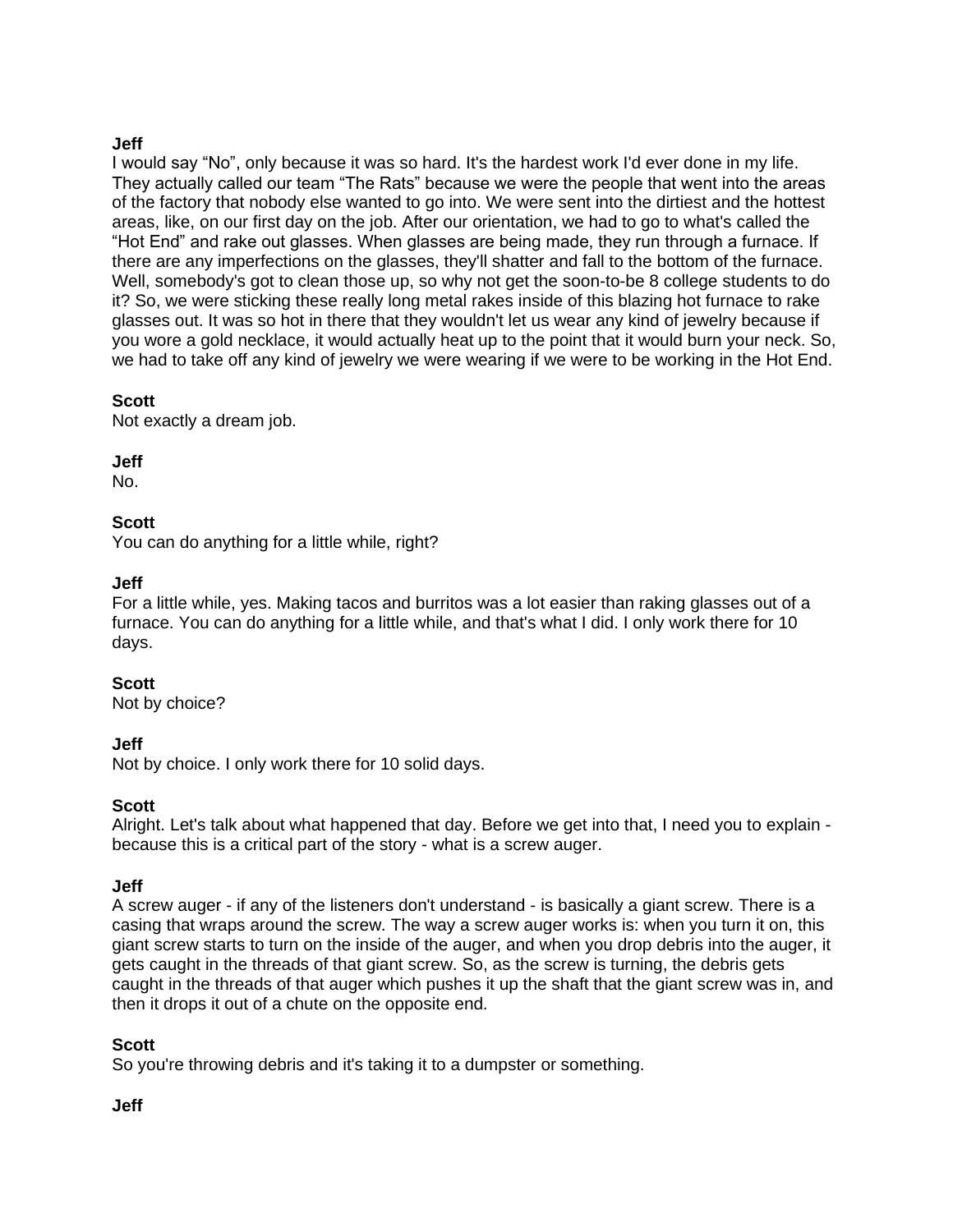Yes, sir. We were at the job site getting this debris, loading it into the auger, and dumping it in on one end of the auger. The auger actually went up a flight of stairs. On the opposite end of the stairs was a dumpster. So, the debris would fall into the dumpster at the other end of the auger.

### **Scott**

It seems like one of the issues here was that there really wasn't any safety equipment in place. Was there anything that should have been there but wasn't?

### **Jeff**

Anything that should have been there wasn't. Basically, all of the safety equipment had been removed from this piece of machinery. The factory bought this screw auger from a local farm. When they bought it, it's unclear whether the safety equipment didn't come with it or it was removed once it got there. I believe what happened was, at least, some of the safety equipment that came with it was removed because, at the opening of the auger where you dump the debris, there's supposed to be a grating that goes over the opening of the machine that keeps you from being able to get any clothing or body parts or anything down inside the auger - so, it keeps it safer - but somebody said that they had removed it because it made the job so much slower because you had to take the pieces of debris and break them down smaller and smaller and smaller until they would fit inside of the grating. You can put pieces of debris inside of the auger that is too big to actually fit through the screw auger - the opening to the auger was a lot bigger. Once it gets down to where the auger is, there are a lot of smaller pieces of equipment. So, a big piece can get into the auger but not actually get down into the threads of the screw auger.

# **Scott**

And that's really the reason for what happened.

# **Jeff**

This was my 10th day on the job, but it was only my second day out of the Hot End. In my first day out of the Hot End, we were in a different area of the plant. On this day - my 10th day on the job - There was like a powdery type substance that they used in the glass making process. They would drop this powdery substance onto this conveyor belt. When they drop this substance onto the conveyor belt, the dust would build up and settle on the ground. Well, this plant had been open for more than 20 years. From what it looked like, nobody ever cleaned the floor of that silo area where we were working. Those dust would build up and settle on the ground. It had been like that for over 20 years and people were walking on it. In some areas, this debris was 3-4 inches thick. Our job was to go in there with shovels, bust that debris up on the floor, load it into wheelbarrows, and then run the wheelbarrow from our job site to the screw auger. We would dump the debris into the auger and then it would go up the shaft and fall into the dumpster.

There was a guy at the dumpster who would take a shovel or rake and he would push the debris from the front to the back of the dumpster so that it all doesn't pile up under the opening. When I was working that day, I had either had a shovel in my hand all day or I was running the wheelbarrow back and forth from our job site to the auger. When we went on our lunch break and came back, everybody switched jobs. Now, I was the guy who is standing at the base of the screw auger. They told me, "When you're standing at the base of the auger, your job is make sure everything goes down okay." They didn't say, "If it doesn't go down okay, this is what you do." They just said, "Make sure everything goes down okay." The very first load we did when we came back from lunch, a buddy of mine that I'd played baseball with my entire life came, dumped a load of debris into the auger, turned around, and walked away. I looked down into the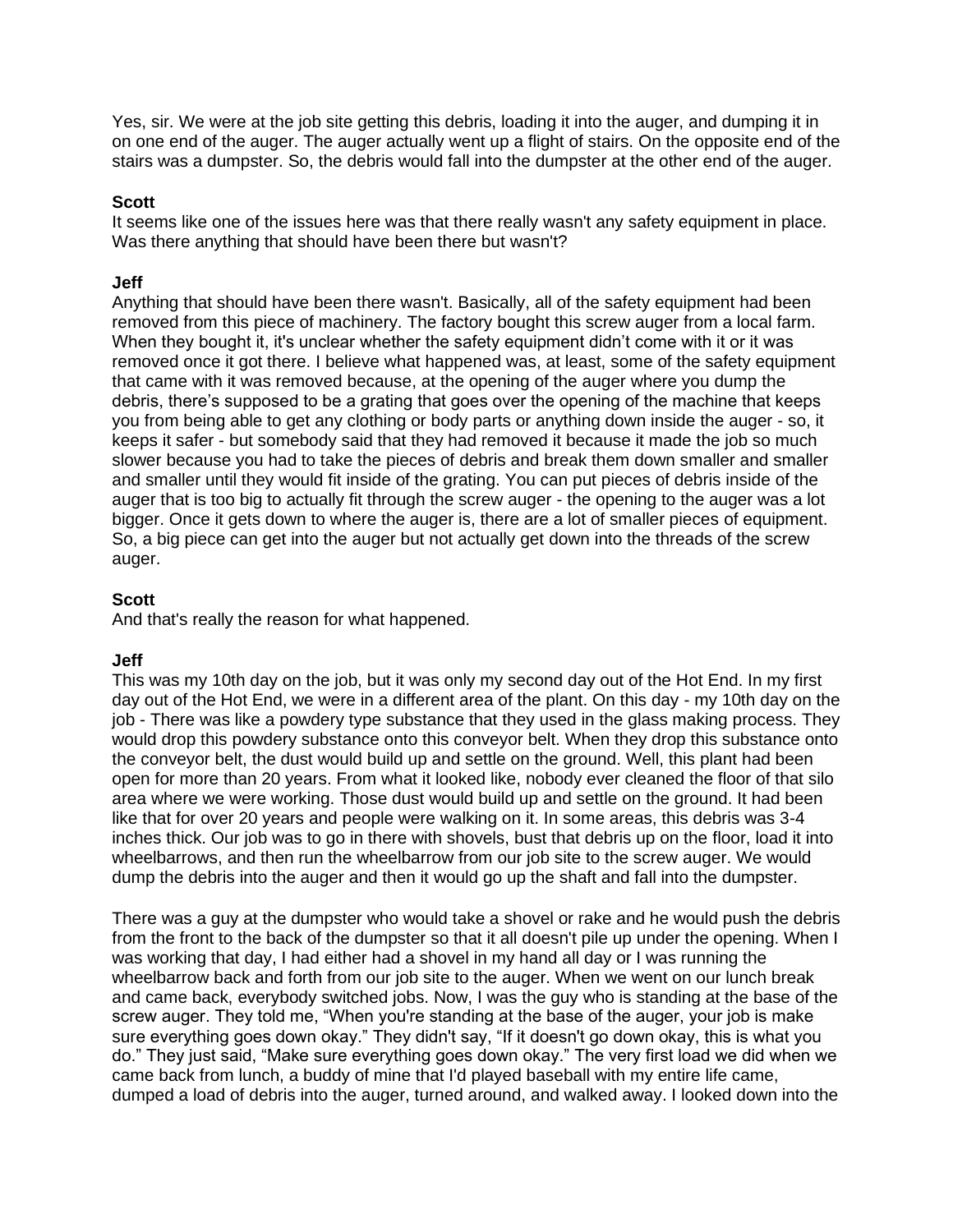auger and most of it is going the way it's supposed to, but there is one piece of debris that's a lot bigger than the rest of the pieces of debris that went into the auger - it was too big to fit. So, I started figuring out, "How can I make that piece of debris go down?" There wasn't, like, a rake or shovel or anything like that at my job site. They were all at the job site where all the debris was being cleaned up from. If I would have seen one of those, I would have just taken the handle and tried to break the piece down. Because there wasn't anything like that there-- again, my job is to make sure everything goes down. I was just thinking of getting the job done. So, what I decided to do was to reach in and grab that piece of debris. I was going to take it out, bust it on the ground, pick the pieces up, and put it back into the auger.

Well, we had our own gauntlet gloves. A gauntlet glove is basically, like, a regular glove. At the wrist, it flares out just a little bit - like bell bottom jeans for your wrist. When I reached in and grabbed that piece of debris, I felt a tug. When I did, I immediately jerked back as hard as I could with both of my arms. My left arm came out fine, but my right arm didn't. What happened was when I grabbed that piece of debris, the thread of the auger pinched the corner of my glove between the auger and the casing that went around the screw. I started jerking as hard as I could as I was trying to get my hand out of my glove but my glove had been cinched around my wrist really tightly. The auger was, kind of, rotating down and away from me in a circle. So, my hand actually went down into the auger. It was taken under the auger and then brought back up towards me. I remember my wrist dislocating and hearing my forearm snap in half. And my arm was at this point, just starting to get wrapped inside. While that was happening, I was trying to pull myself out. At this point, the machine actually started to pick me up off the ground and pull me in head-first. At that point, I started screaming because (1) it hurts, and (2) I wanted somebody to turn the machine off because I knew that I wasn't able to get myself out.

The guy who was at the other end of the auger heard me screaming. He came and visited me when I was in the hospital. He said, "When I turned around, you were about halfway into the machine at that point." So he ran down the stairs around the machine and turned it off. At that point, I was about 6-12 inches from being pulled into the machine head-first. When he turned the machine off, I was holding on to the outside of the machine with my left arm. My right arm was obviously wrapped on the inside. My right shoulder was dislocated. My left shoulder actually got dislocated as well from hanging on to the outside of the machine and trying to stop myself from being pulled in. After he turned the machine off, even though my left shoulder was dislocated, I was able to work my way out of the machine. When I did so, my right arm was gone. I could see my bone sticking out. I kind of looked like a blood sprinkler - blood was just spraying everywhere. So, I was standing there. The guy who turned the machine off was standing there looking at me, and then he just turned around and took off running - I didn't know where he was going. I didn't want to be by myself, so I also took off running after that.

# **Scott**

That just seems like the oddest response from him and for you - not to get down on the floor, stop the bleeding or anything - just run.

#### **Jeff**

We just ran. Later, he told me that he said, "Let's go!" I don't remember that. He told me that he said, "Let's go." So, he took off running. I didn't hear anything but, as I said, I didn't want to be by myself - I had a feeling that if I stay here I'm gonna die. So, when he took off running, I took off running after him. We're running through this area of the plant called the silos where we were working that day. I was holding my right arm directly out in front of me because of the way I was losing the blood. For some reason, if I left my arm hanging next to my side, I could feel the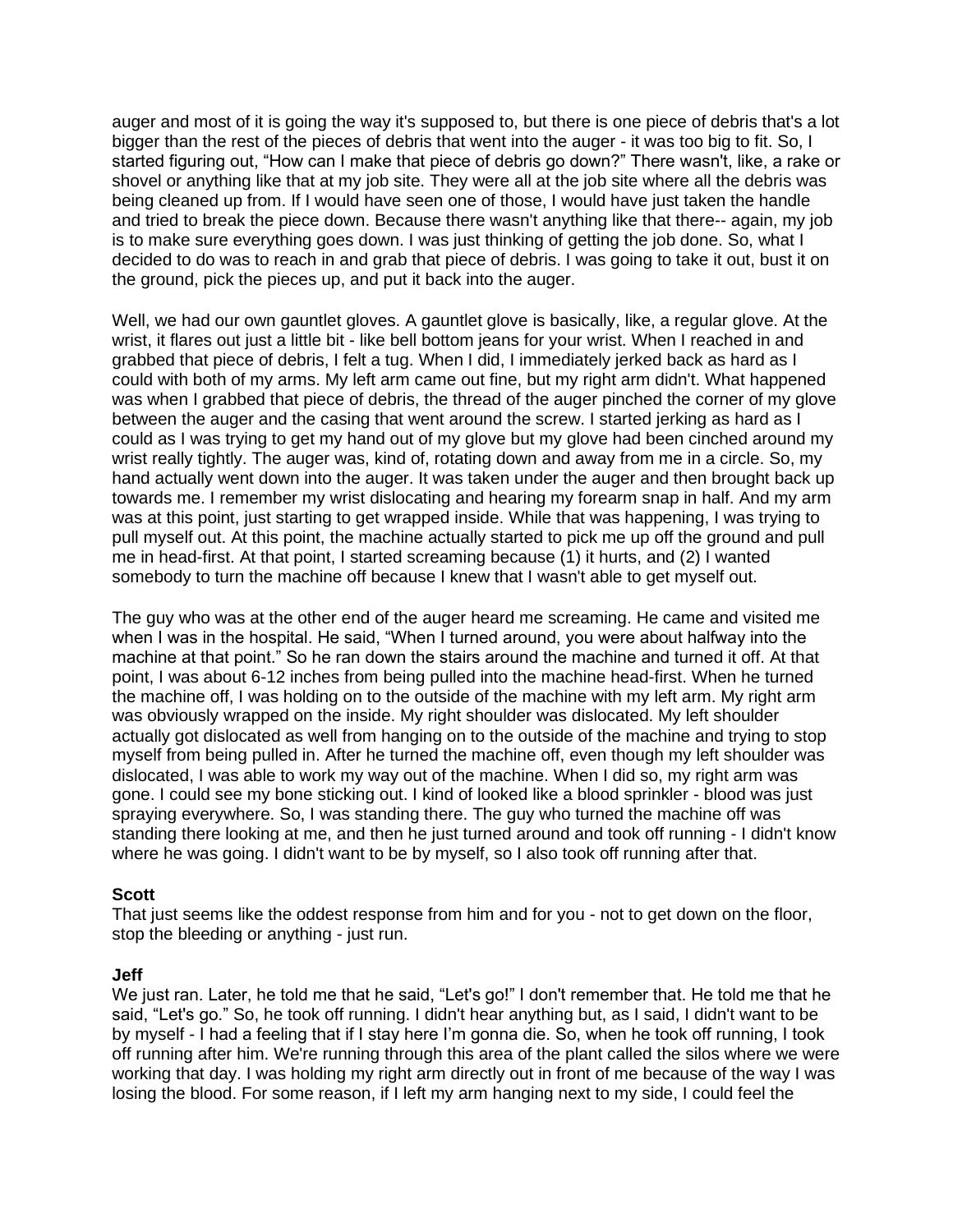blood shoot into my side. So, I actually held my arm out in front of me. You could see blood shooting out in front of my face.

#### **Scott**

It sounds like a Quentin Tarantino movie scene.

### **Jeff**

A little bit. My blood was shooting out and hitting a wall that was 10 feet away from my left-hand side - it looked like McDonald's arches. As we were running, I started thinking, "Where are we going?" I'm not running for sport or training for anything. As we were running, there was an office that was about 50-75 yards away. A lot of times, there would be somebody in the office. If there isn't, there's a phone in there that we can use to call for help. We were running through the bottom of the silos, then up a flight of stairs through a set of doors to this office. I never had my arm ripped off by a machine before. So, I was kind of learning as I was going. I had never read a book on what to do if you have your arm ripped off by a machine. So, I was in a little bit of a state of shock as well. When I ran up to the office - there's this giant plate glass window - I ran up to the window and just stood there looking in. I didn't knock on the window. I didn't open the door to the office and say, "Hey, does anybody in here have a band-aid or anything like that?" I just stood there looking in through the window.

There were three guys in the office - they all saw me. I talked to one of the guys years later and he told me that the two guys immediately looked at him and said, "We can't go out there because they just couldn't handle the sight of blood." So, he said, "I'll go out there, but listen to me: if I need something, help me out." So he ran out to where I was. This guy actually used to be a bouncer at a nightclub. He's a mountain of a man. Actually, his nickname was Mountain Dude. He came out and tackled me down on the ground. He told me later, "I was scared that if I didn't get you on the ground, you might take off running again due to so much shock."

So, he got me down on the ground, yelled at the guys in the office, "I need paper towels!" These two guys in the office are terrified of the sight of blood. So, they opened the office door and reached their hands out holding a single paper towel. They're obviously in a little bit of shock as well at this point. He took the paper towel, put it on my arm, and it immediately just soaks through. I mean, I'm losing blood at a rapid pace here. So he yelled at him again, "I need more paper towels!" Again, that office door opens up, a hand comes out holding a single paper towel, he puts it on my arm, and it immediately soaks through. Then, he yelled out, "I need the whole roll!" in so many words. I think he added some expletives with that at that moment. Then, the guys inside the office ripped the paper towel dispenser off the wall and just handed the entire dispenser. He was wrapping my arm with paper towels, at this point, as I was laying there staring up at the roof of the factory.

# **Scott**

I'm sure it was a day to remember for those two guys who didn't come out. They were probably traumatized for life.

#### **Jeff**

It was a day to remember for everybody who worked there - even to this day, somehow. Occasionally, I would talk to somebody or run into somebody that was there that day. They remember that day so vividly. I mean, this happened in a small town in North Carolina. In small towns, everybody knows everybody. Somebody from my high school graduating class called my accident "The JFK" of class 1993.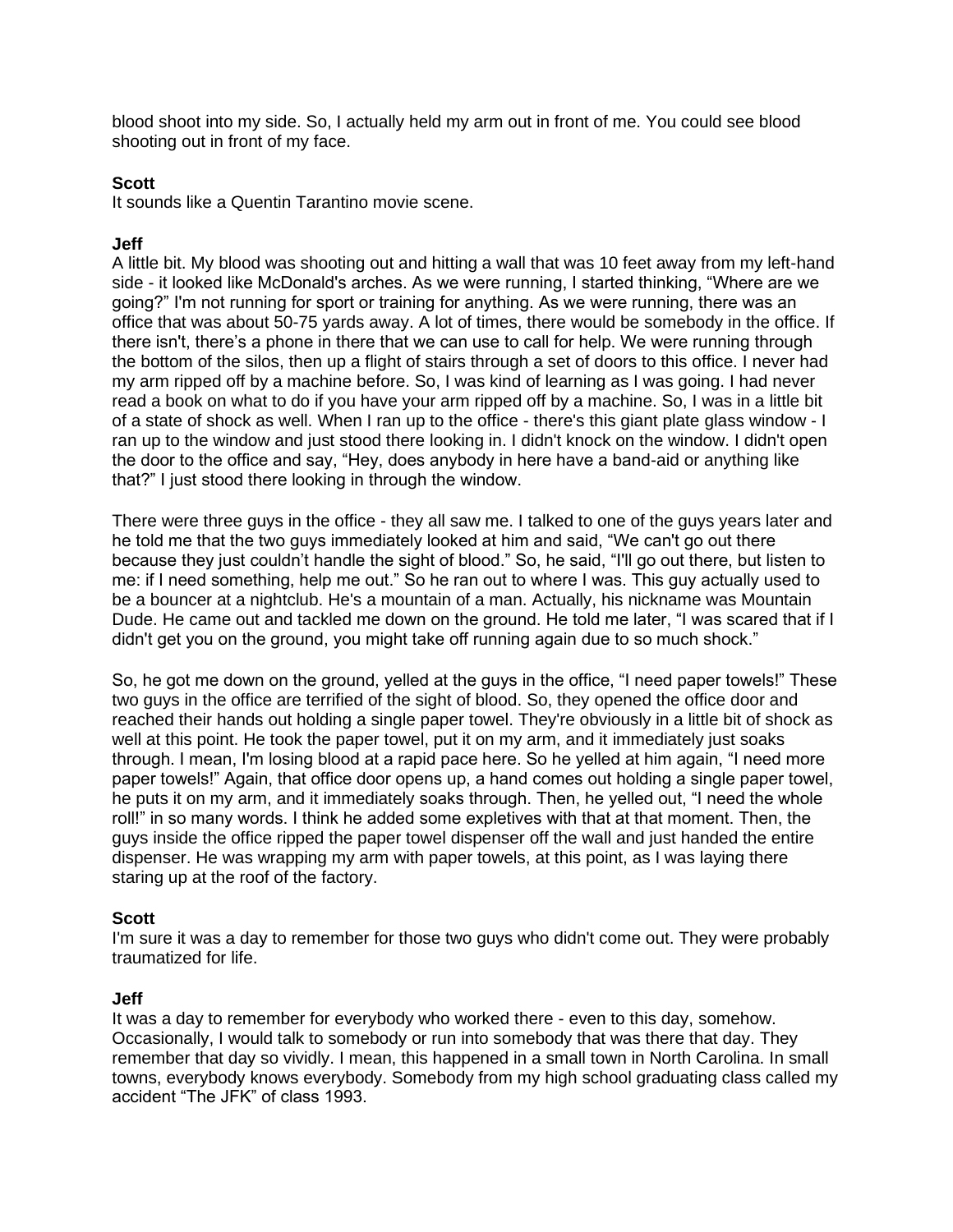# **Scott**

Everybody knows where they were?

# **Jeff**

Everybody knows where they were. Yeah.

# **Scott**

When you were on the floor, what was going through your head this whole time? What was your self-talk like, at this point?

# **Jeff**

I guess the best way to describe it is I was terrified. I was in an absolute state of terror constantly, because when my arm got ripped off from the time it happened until he got me down on the ground, I was saying the non-Christian version of "Oh crap!" And I was saying it over and over and over, except I wasn't saying that. I said that the entire time until they got me down and until I saw my dad. I had never cussed in front of my dad, so as soon as I saw my dad, I said, "Oh, God!" I changed it. I think he would have forgiven me, but I wasn't sure so I just changed it up. I was laying there and I was just 1,000,000% terrified that my life is about to end. I'm 18 years old and my life is ending 4 days before my college orientation. So, those were my thoughts while I was laying there on the floor of that factory.

# **Scott**

You mentioned your dad got there. How did he hear about this? Was he working somewhere else in the building or on the grounds?

# **Jeff**

My dad had started at the factory as a maintenance worker. He'd been at the factory for 23 years. Actually, he told me on my first day on the job, "It took me 23 years to earn a good reputation out here. Don't you come to ruin it in one summer." I was, like, "Yes, sir. Message heard loud and clear." My dad was in a meeting in the front office. A call went out, basically, across the whole factory that there was an accident in the silos. So, anybody who felt like they could help was going in that direction. My dad was probably the third or fourth person to get to me that day. The next person who got to me was actually the last baseball coach I ever had. When he heard the call out, he started running in that direction. Somebody came by on a golf cart, he jumped on with them, and they rode out there. My old baseball coach was in the Navy in his younger years. He knelt down beside me, took his hand, and basically turned himself into a human tourniquet. He grabbed me under my right armpit and just squeezed as tight as he could to slow down my blood loss. The next person that got there was my dad and the look on his face was one that I had never seen before. Like I was saying earlier, he was in a meeting in the front office. When he heard one of the college students had been hurt, he didn't wait on them to say, "Meeting adjourned." He jumped up and took off running. When he got there, he walked up to me, we were looking at each other - I'm sure the look on his face matched the look on my face. It was just a look of just pure fear and dread terror.

# **Scott**

When you made eye contact with your dad, what do you think was in his mind then?

# **Jeff**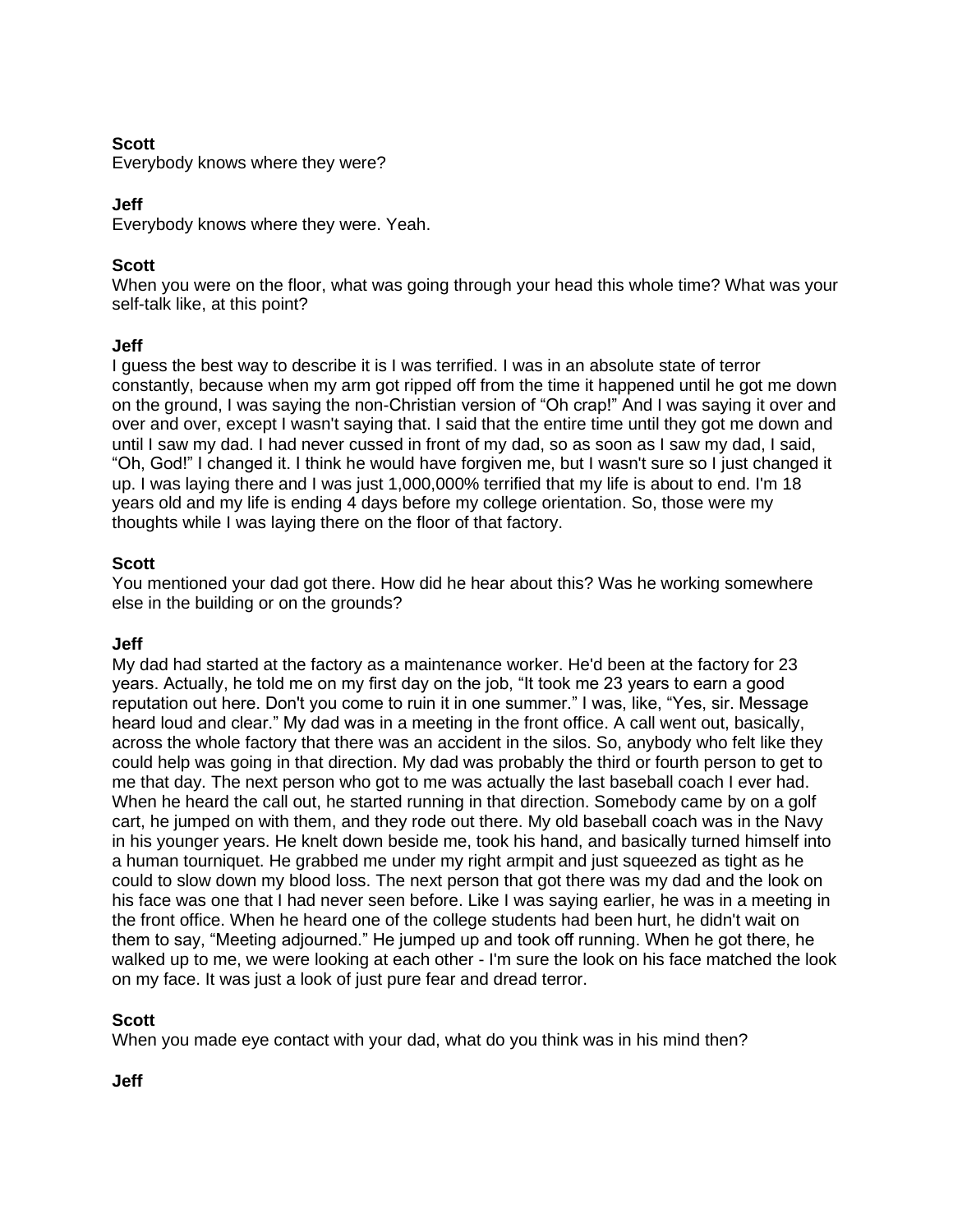I think, at that moment, my dad blamed my accident on himself because he had gotten me the job. I'm his only son - his youngest kid. He saw me laying there on the floor of that factory, basically, bleeding to death. There's a massive puddle of blood that had already formed beside me. I think my dad actually took my accident worse than I did - he struggled with me losing an arm until the day he died. I told him numerous times, "It wasn't your fault. You didn't get me the job so that I would get hurt. You were trying to help me earn extra money for college. You were doing something in my best interest. And accidents happen." I told him that 30-50 times. The last time I told him, I think he got it because I didn't say it to him anymore after that. He was, like, "I've been waiting for you to tell me that for so long." I said, "Dad, this is probably the 30th, 40th, or 50th time I've told you that. But it was the first time you really heard it."

When he ran up and saw me laying there on the floor of the factory - he had a work pager on his hip - he took it off his hip, turned around, and threw it across a train shed which was right next to the silos. That's where they came and dropped the powdery substance off - there was a train parked there. He took that pager off, turned around, threw it up against the train, and his pager just shattered into a million pieces there. My dad actually walked away. When I told this story, they were like, "Well, how could your dad do that?!" My dad was in such shock. At that moment, he didn't know what to do, so he only walked, like, 3-5 steps away.

Then one of the next people that got to me is actually now the safety director at that factory. He came in, stood above me, and saw me laying there. He was also an EMT. He had to make a decision whether to put a tourniquet on Jeff's arm or not - it seems like a no-brainer of a decision. Well, of course, you put a tourniquet on his arm! But he also knew that if he put the tourniquet on, there would be no chance for them to be able to reattach my arm because of the damage that would happen to the arteries, veins, and stuff. So, he had to make a split-second decision of, "Do we risk him dying with the potential of getting his arm back? Or do we do everything we can to save his life?" So, he made the decision to save my life. I was laying there on the floor of the factory looking up at the ceiling when I saw him taking his belt off. I was laying there, looking at him, like, "Hang on, it's not that kind of party. Let's keep our pants on here." He took his belt off, wrapped it around my right arm, and cinched it as tight as he could to slow whatever blood loss.

# **Scott**

That action probably saved your life, then.

#### **Jeff**

Oh, definitely. I think that by the time that it took the ambulance to get there, if that tourniquet hadn't been cinched in, I don't think I would have made it. My baseball coach was really good friends with my dad - they would go play golf together sometimes. He walked over to my dad and said, "Jeff needs you, buddy." So, my dad came over, knelt down beside me, grabbed my hand, and said, "Let's pray." As we were on the floor of the factory together, we said the Lord's Prayer. A little while later - from the time of my accident until the ambulance got there was nine minutes because the hospital was only about 5 minutes away from the factory - the ambulance arrived, they loaded me up on the ambulance, and took me to the local hospital, which was only about 5 minutes away. They had already called a helicopter to come down and get me because we're in a small town with a small hospital, so it can't always handle a situation like mine. So, they're just basically trying to keep me alive until they can get me somewhere that can help me. I got to the emergency room at the local hospital. Within a few minutes, my mom and stepdad came in. My dad came in and we were there talking. I was writhing in pain and yelling and moaning at times because my arm was pulled and ripped off - it wasn't chopped off. The big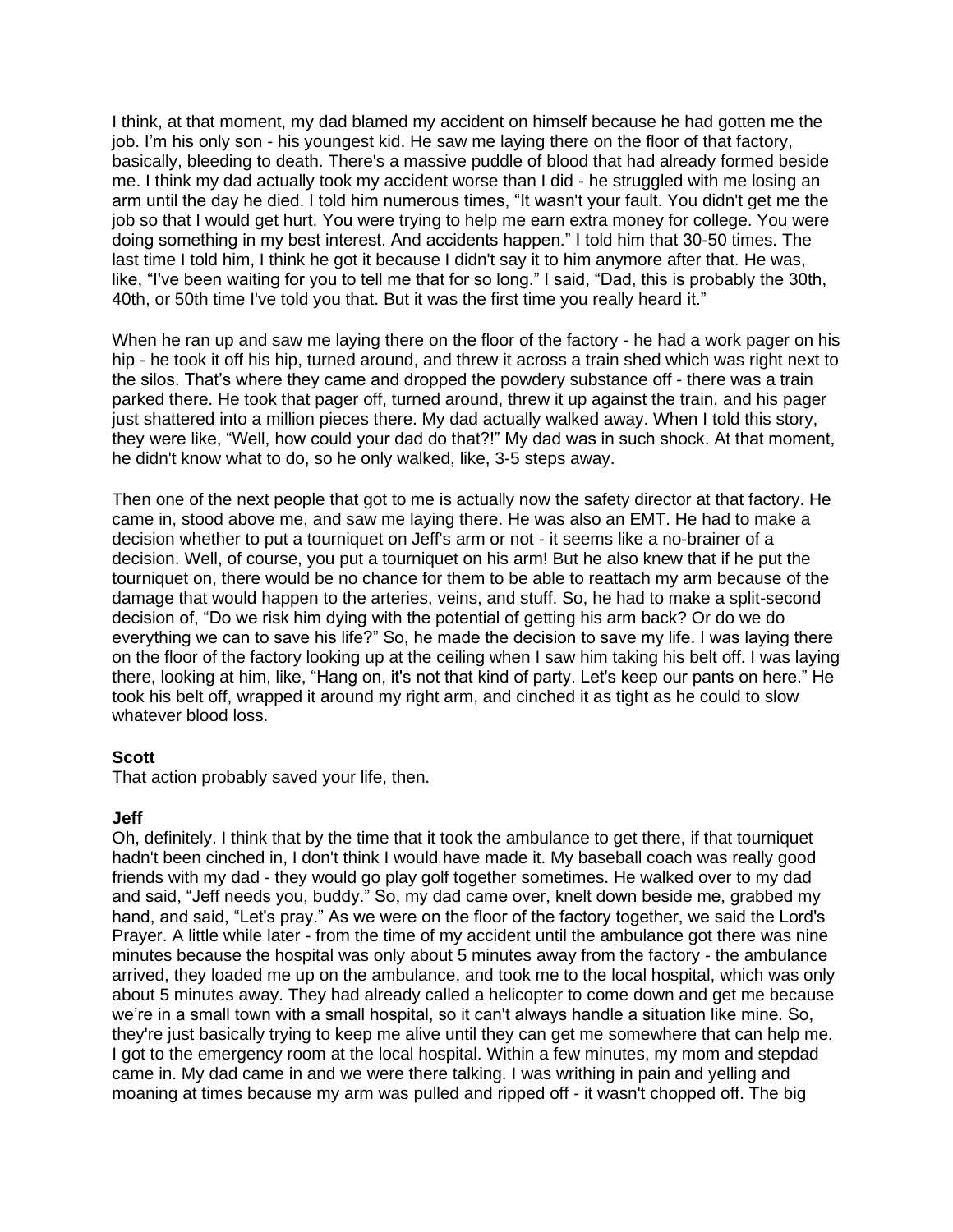bone in the upper part of my arm was snapped in half. I saw 2-3 inches of my bone because my skin had been ripped up higher than where the bone had stopped. So my family came in and talked to me as I was laying there in excruciating pain.

# **Scott**

Did they give you anything for the pain?

# **Jeff**

Yes, they did. They started giving me morphine for the pain. Eventually, it got to the point where it was starting to take the edge off a little bit, but it didn't take the pain away. They gave me something to make me comfortable but it wasn't really working. At the same time, I'm still terrified. Even though I was in the hospital, I was still in an emergency situation and I was scared that basically any breath or heartbeat could be my last at any possible moment. I was in a lot of pain. I was in constant fear. Then my mom told me, "Your Grandpa is here and he wants to see you." I said, "Okay. Just give me a second." So, I just did my best to calm myself down because my grandpa and I were as tight as two people could be. I love my grandpa. He passed away years ago, and I still think about him every day - we were as tight as any two people could be. I laid there and said, "Okay, bring him in." They brought him in, I lifted my head up, and I said, "Hey, Paul. How are you doing?" He said, "I'm doing okay. How are you?" He came in, stood there, and grabbed my right foot. My grandma was standing next to him and seeing the looks on our faces. When he said, "How are you doing?" I said, "I'll be okay. I'll be out there swinging a baseball bat again before you know it." He said, "Okay" and he squeezed my foot. Then, he turned around and walked out. I laid there and said, "Is he gone? Is he gone?" Once they said that he was gone, I started yelling again because I didn't want him to hear me in pain.

# **Scott**

This was pretty bad timing for your mom and your stepdad because they were in the middle of a project at their house. What was that?

# **Jeff**

My parents were having a brand new carpet put in their house. Every piece of furniture that we owned was sitting on our front porch or in our front yard. My dad was still at the factory when they were taking me to the ambulance. When my dad called my mom - my mom's name is Phyllis - he said, "Phyllis, are you sitting down?" She said, "No." He said, "Well, I need you to." So, she sat down and he told her, "Jeff has just lost his arm." She said back to him, "What do you mean 'Jeff has lost his arm'?" "He's been in an accident and he lost his arm." So, my mom was also in a state of shock. When the person that was at the house installing the carpet heard that, he got up and left the house. He told his boss later, "I had to get out of the house because I was about to throw up on their brand new carpet."

My mom immediately started calling church people and said, "Pray for Jeff. He's been in an accident." My parents were trying to decide, "What do we do? We've got our furniture everywhere and our son's in the hospital with only one arm." When people found out about that, they came and put everything back into the house. My mom and stepdad left and went to the hospital with all of our furniture still sitting out on the porch and in the yard. When people found out about this, they came to the house and started moving everything back in - that's one good thing about living in a small town. So, my family got there. They were talking to me. I don't like my family to worry about me, so I tried telling them, "I'm going to be okay." They could tell I was lying because I didn't know if I was going to be okay.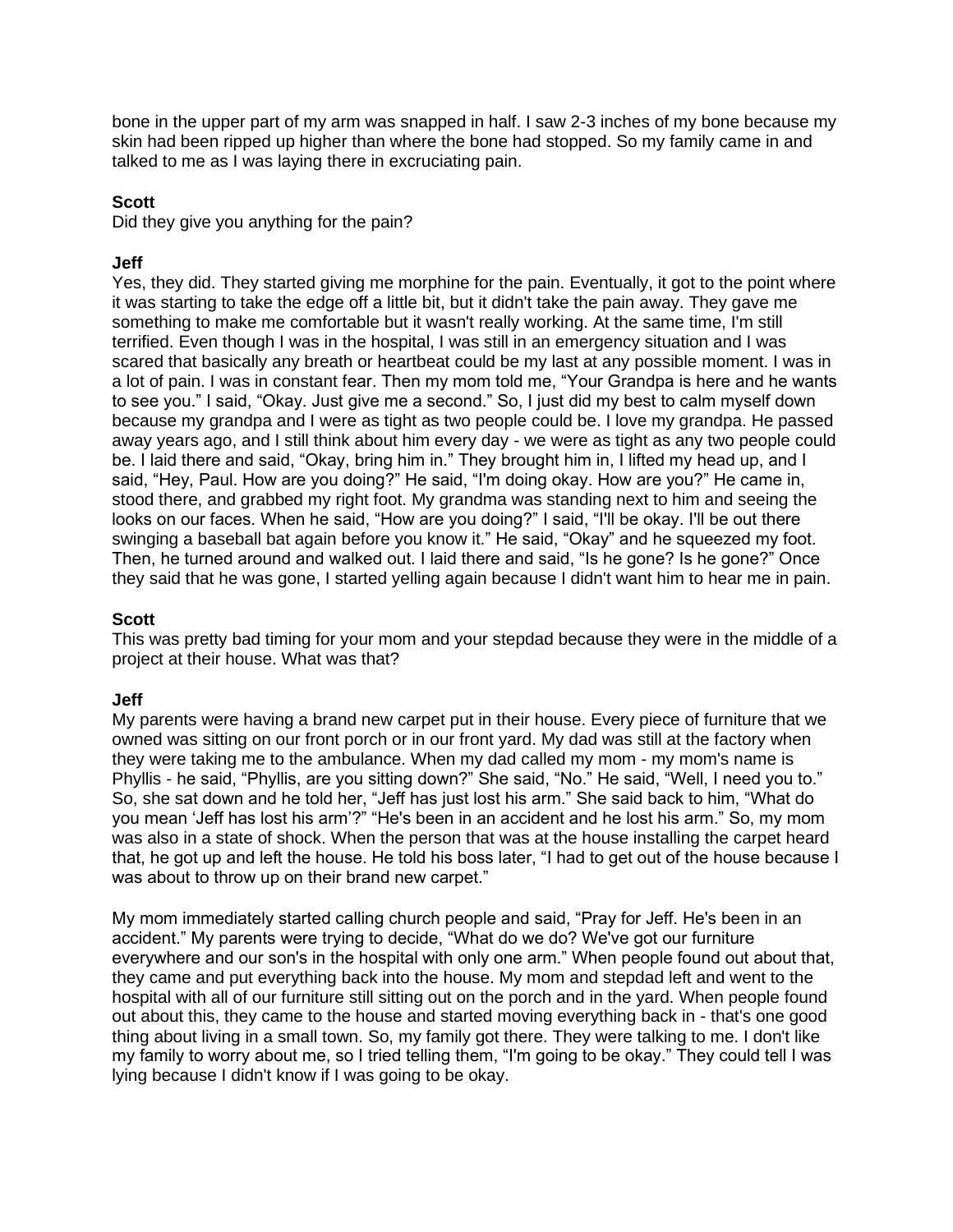#### **Scott**

You had to fly to a major hospital. How far was that? I mean, if your family is going to drive there, how long will it take to get there?

#### **Jeff**

Yeah. They told me that it would be a 2-hour drive from that hospital to our hometown, Duke they weren't sure. Although I had a tourniquet on, I was still losing blood, so getting there by ambulance wasn't an option. So, they had already called for a helicopter to come to get me. I was in the emergency room at the hospital when they loaded me up on the gurney and took me out to the helicopter. That's when I found out that they were taking me to Duke University Medical Center. I'm a North Carolina Tar Heels' fan, so the last place I wanted to go was Duke University Medical Center because that's as big a rival as you can get - North Carolina and Duke. So, why would I want to go somewhere that's rooting for the enemy? I'm like, "Well, I'll go there if they can reattach my arm." At that point, I was still hoping that they could reattach my arm. I didn't know anything about a tourniquet. I didn't know the condition of my arm. They loaded me up on the helicopter and started flying me to Duke University Medical Center, but then we started having issues on the helicopter. You would think, "Well, what kind of other issues could you possibly have?" Well, I told you that they were giving me morphine for the pain. Morphine made my nose itch - like, you wouldn't believe how bad was it.

#### **Scott**

I've never heard of that side effect.

#### **Jeff**

Oh my gosh. Anytime I have to take any kind of pain medicine, the first place I feel it is at my nose - I don't know if I'm weird. Maybe, I'm the only person in the world who experiences an itchy nose from any kind of medication. Morphine made makes my nose itch like crazy. Well, I only have one arm now and my left arm is full of IVs, tubes, and anything that you can think of, so I cannot bend to my left arm. My nose was itching and I couldn't scratch it. They also have an oxygen mask over my nose and mouth because I would start to hyperventilate occasionally. I never lost consciousness throughout this entire thing. I remember everything in vivid detail. I never lost consciousness until they put me to sleep. So, they got this oxygen over my nose and mouth. I was laying there and my nose was itching like crazy. When they were taking me out to the helicopter, I told the nurse to scratch my nose because it's just so bad and I can't scratch it. In the emergency room, my mom would basically sit there and scratch my nose for me.

So she told the nurse on the helicopter, "He's having a side effect from the morphine. It's making his nose itch. Can you please scratch it for him?" She said, "Sure, no problem." When we got up in the air and started flying, other things were happening as well - she was watching my vital signs and not thinking that much about my nose. I got this oxygen mask over my nose and mouth which I was trying to shake off so that I could tell her to scratch my nose. As I was shaking my head, she thought that I was freaking out and she's like, "Calm down, calm down" while I was trying to talk to her and tell her to scratch my nose through the mask. When I finally got it off, I said, "Can you scratch my nose, please?" So, she scratched it for, like, 2-3 seconds, and then she puts the mask back on. I think she scratched my nose twice in that flight. It was supposed to be a 45 minute flight, but we had to fly around thunderstorms to get to where we were going. So the 45 minute flight ended up taking up to an hour and a half. At that point. I was like, "Why don't we just fly through the thunderstorm? I mean, what else is gonna happen? Are we gonna get struck by lightning and go down in a plane or helicopter crash?" If so, then I can be on the 'What was that like' podcast twice for having an arm ripped off and surviving a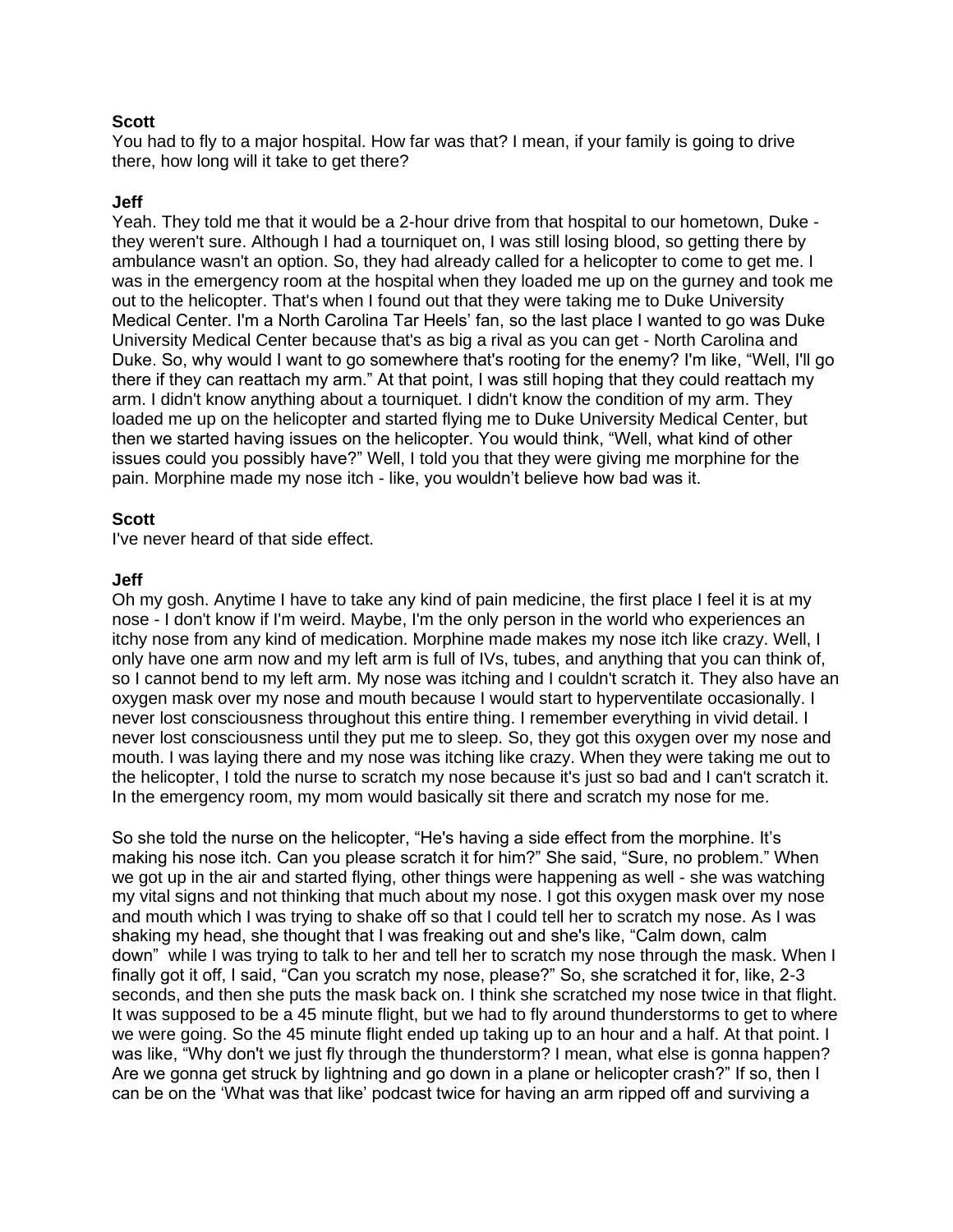helicopter crash. We flew around the thunderstorms and finally got there in an hour and a half later. The only good thing about it was that my mom arrived a, maybe, 30 minutes later because I took an hour and a half helicopter ride while she took a 2-hour car ride. By the time I got to the hospital at Duke, my medical records said that I had lost 75% of my blood at that point.

### **Scott**

I'm wondering how you could even survive on 25% of your body's blood?

### **Jeff**

The only thing I can say is, it was because I had a whole lot of people praying for me and also the tourniquet. He's one of my really good friends now - his name is Judson Smith. He's the one who put the tourniquet on my arm - that played a key role in saving my life. I also think that everybody praying played a key role in saving my life because I don't understand how I could survive and stay conscious with just 25% of my blood.

### **Scott**

That's the other thing - you were conscious the whole time! So, your mom got a ride to Duke, but your stepdad stayed behind to pack a bag and make sure the house, furnitures, and everything else is secured inside. Then, he had to call your sister. Where was your sister at this time?

### **Jeff**

My sister was living in a town about 3 hours away. She had gone to college and got married. When she got married, they moved about 3 hours away. She was at work when my accident happened. You're right - my stepdad had to stay around because everybody can't just go somewhere that's 2-hours away without anything. So, he stayed around to pack a bag while a friend drove my mom to the hospital. As soon as she heard the news, she went out the door and left, but my dad or my stepdad stuck around to call my sister. My sister and I were always very close. She's three and a half years older than me. Me, my mom, and my sister have always been really close. My parents got divorced when I was in 3rd grade, so there was always just me, my mom, and my sister - we became really, really tight. My stepdad knew the effect that my accident was going to have on my sister - now, this was way back before social media and things like that, so the chances of her finding out about this was tougher - but he didn't want her to hear about it from anybody outside of our family, so he stuck around and he made that phone call to my sister.

#### **Scott**

Let's hear from your sister - her name is Christi - about getting that phone call.

# **Christi**

My name is Christi Thompson and I am Jeff's sister. At the time of my brother's accident, I was studying in college and working a part-time job at a makeup counter in a department store in Spartanburg, South Carolina. The day of Jeff's accident was just a typical day. That day, the phone rang at my counter. It was my manager asking me to come to her office, which was out of the ordinary. If she needed me, at any other times, she would just come to find me. She had never asked me to come to her office before, so I felt like something must be wrong. My first thought was that I had made a customer mad, so I was trying to replay the day's events as I made my way to her office. When I reached her office door and saw the look on her face, I had a physical reaction. I felt sick on my stomach and I just wanted to yell, "What?! Just tell me who is it! Who died?!"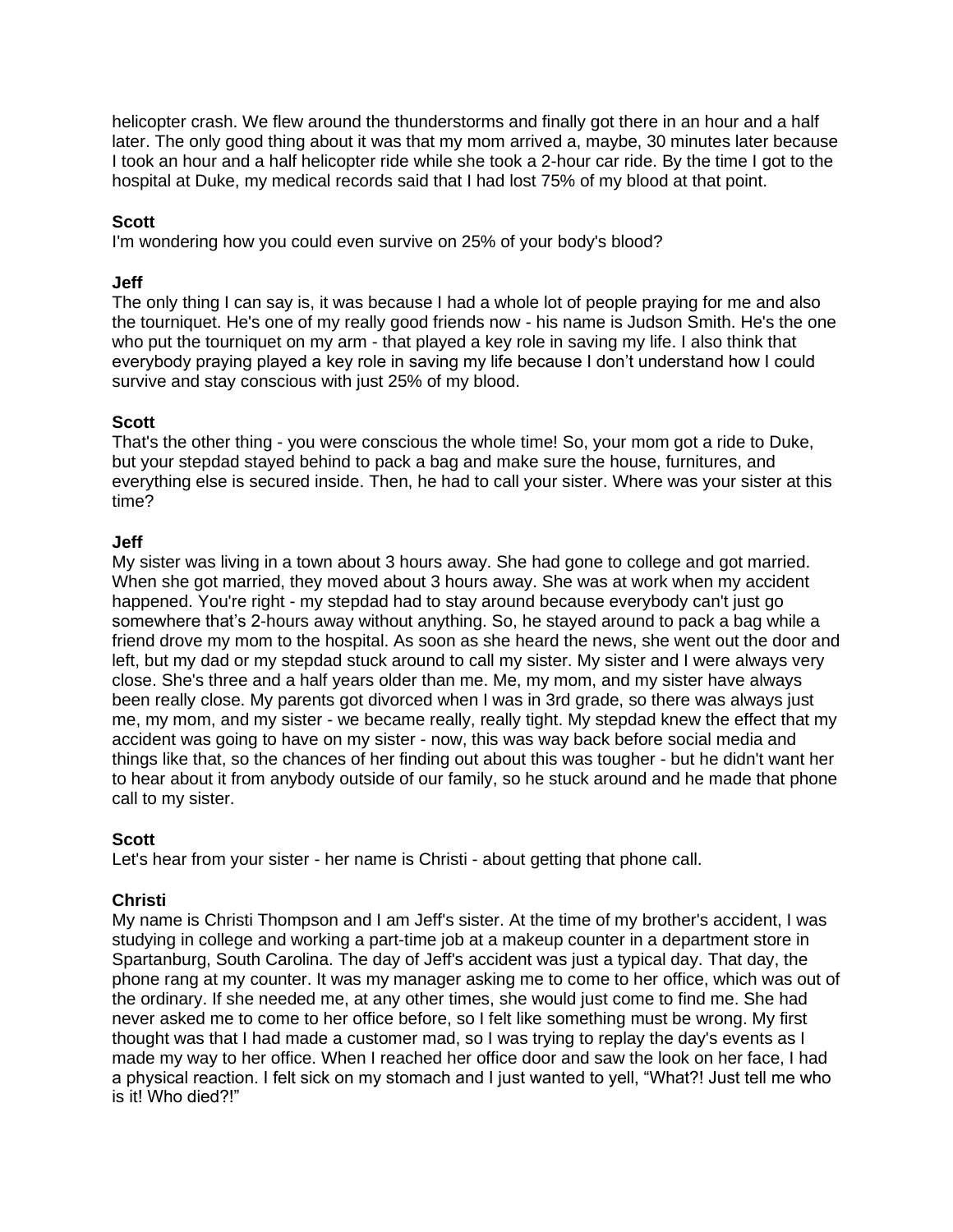I don't think I said anything at all. She handed me the phone and told me that my stepdad needed to speak to me. I was in panic mode at that point. He spoke to me so calmly, but I could also hear that he was trying to mask his emotions. Time seemed to stand still and race at the same time - the room seemed to be spinning. He told me, "There had been an accident. Jeff's arm had been severed. He is being airlifted to Duke." The word 'severed' just seemed to bounce around in my brain. A picture of my brother with a really deep cut on his arm immediately formed in my head. Then, it was like the word 'severed' sunk in - I knew that it meant 'cut off', but it was just hard to accept that. I said, "Does that mean cut off or badly cut?" and hoped that I was wrong about what it meant. To this day, I still don't like that word. Again, my mom was racing. My first thought was that I had to get there. Duke was over 3 hours away, and I still had to pack my bags. My manager was kind enough to drive me home so that I could throw some things together and get to Duke. I needed to be with my family so badly. I needed to see my brother's face. As she drove me home, all I could do between the tears was pray. I felt, like, I was a million miles away from where I needed to be and time was standing still, but I knew that God heard my prayers.

### **Scott**

It sounds like it was pretty traumatic for her to hear that news.

### **Jeff**

Extremely traumatic. It would have been the same for me if I had heard something like that happen to my sister - I would drop everything, get to wherever she is, and do whatever I can to help her. I wouldn't expect anything less from her when this happened to me. Yes, going through my accident was really tough, and it's really hard to describe how painful it was. Most people would know what it's like to break a bone or to dislocate something, but to experience it all at the same time - to have your skin, basically, torn and your bones breaking into half - that pain was unbearable. Knowing what I put my family through was brutal. I never want to cause my family any issues. After I lost my arm, I always tried to pretend like I was okay because I didn't want my family to worry about me. One of the things that probably still bothers me a little bit is the fact that I put my family and co-workers through such a traumatic situation. I played baseball with quite a few of my co-workers - we were either on the same team or playing against each other - so, these guys were my friends. Just knowing that my accident put everybody through that was tough to deal with.

# **Scott**

Did somebody go and retrieve your arm from the auger?

# **Jeff**

Yes, sir. One of the things that my dad told me was, as he was running past the screw auger he was maybe 10-15 feet on the other side of it - he heard somebody yell, "We've got to get this auger open and get his arm out." So, he knew that somebody had just lost an arm, but he didn't know exactly who it was. He said that when he ran out of the meeting that he was in, as he pushed the double doors open, he prayed a quick prayer and said, "Please, God. Don't let it be Jeff." He told me later that he heard God kind of whisper to him, "Well, who do you want it to be then?" So, my dad told me, right then, he already pretty much knew that it was me. So, some of the guys who were working in that area opened the auger up, took out what was left of my arm, put it in a cooler, and put it on ice. My arm was in the ambulance with me when we were heading to the hospital. Then, it was on the helicopter with me heading to Duke University Medical Center. When my mom got to where I was at Duke, she laid her hand on me and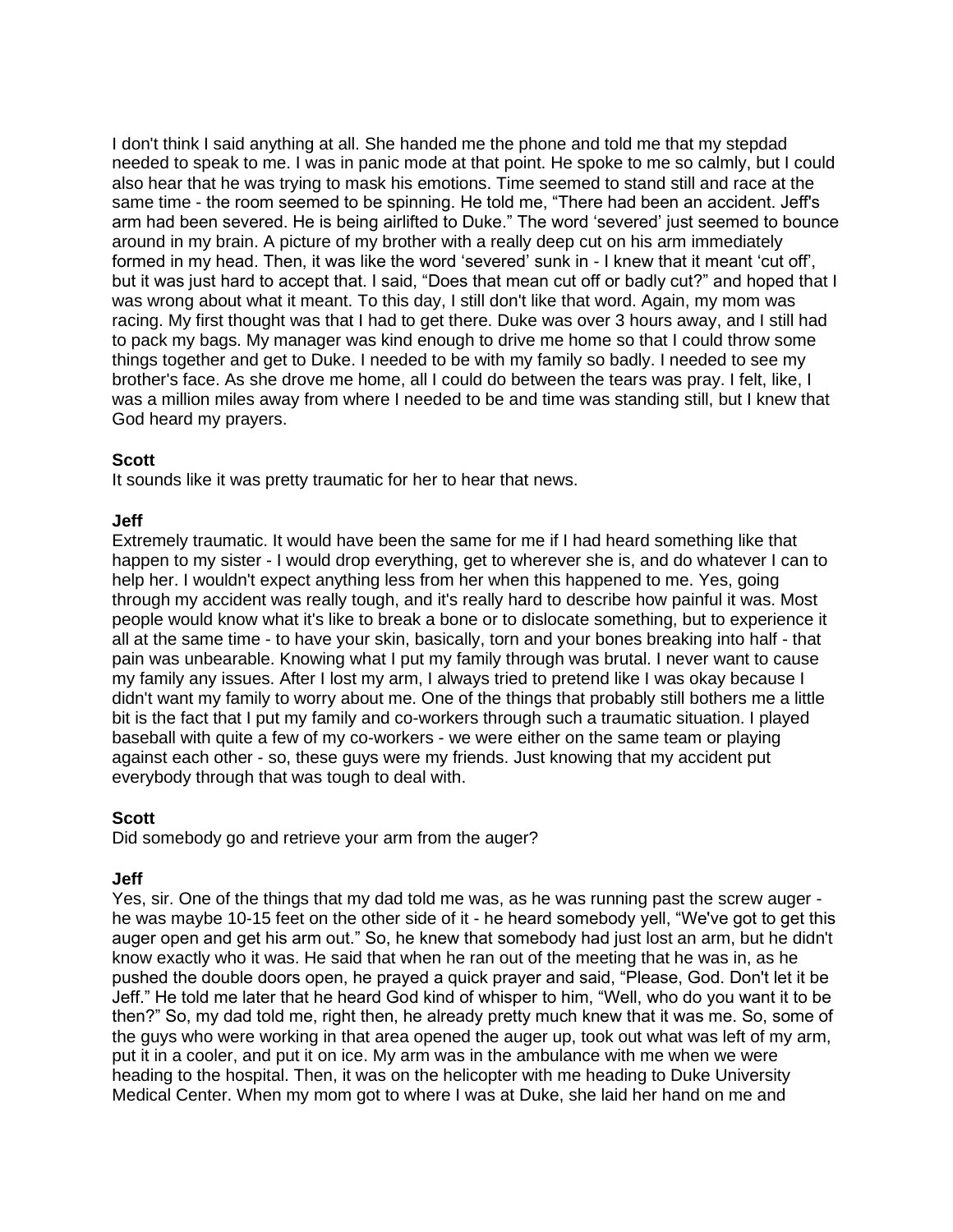prayed for me for a little while. Then, she would go over to the cooler, put her hand on the cooler, and she would pray for God to work this situation out. I can't imagine what those people saw when they opened it up, because my arm was so mangled as it went through the machine - I just can't imagine what they saw.

### **Scott**

That's not what they signed up for.

### **Jeff**

No, it's not. Honestly, if anybody was a counselor or a therapist in my hometown, they should send me a cut because of all the people that I put in therapy - I should get a cut of that because I kept them in business for a long time. When I got there, they took me into, I guess, like, a prep room. They couldn't just rush me in - they had to get the team ready and everything. The thing that I remember most vividly about prior to my surgery at Duke was them loading me up on a gurney and taking me into the operating room. I was laying there looking up at the ceiling. It's what you see on the TV shows - all these bright lights shining on you, it's just really cold, and everything looks like stainless steel. They told me that they were going to give me anesthesia to put me to sleep for surgery. I remember trying to fight - which seems weird - because I had this feeling that if my eyes close, they would never open again. I will tell you this: you want to live even more when you think you're about to die. So, I was trying to sit up and get off the table, but they had my arms and chest strapped down, so I couldn't go anywhere. They started giving me the anesthesia and told me to count backward from 100 - I don't think I made it to 98. I remember so vividly that my eyes were closing and the last thing I saw were these bright lights in this operating room shutting down on me.

#### **Scott**

Did you think of any possibility that your arm would be reattached when you wake up?

#### **Jeff**

I really did. I didn't understand what the tourniquet meant. I also didn't know what condition my arm was in. I didn't know how far my arm had gotten into the machine. When you turn the machine off, it doesn't just immediately shut down - it's not like turning a light switch on and off. It takes time for the machine to just stop rotating. So, I didn't know how far my arms had gotten into the machine. I was really hoping that it was still intact - broken bones, things like that - that they would be able to piece me back together, but the wrist was crushed, the forearm was snapped and cut in a couple of places, and the elbow was completely crushed. It's like the opposite of a clean cut. It's almost like you have a bag of ice which you decide to break it up you lay the bag of ice down and just beat it with a hammer. Well, that's kind of what happened to my bones - they're just being snapped and broken into so many pieces that you can't do anything with it.

By this time, my entire family had made it to the hospital. My pastor, family, and friends had basically taken over the waiting room at Duke University Medical Center. They were all in there talking, praying, sitting, and just being with each other. At one point, the surgeon came out to talk to my family and said, "Well, Jeff's arm was too mangled - it can't be reattached - but his hand made it all the way through the machine with no issues." The reason why is because of where the auger grabbed my glove. As the auger returned, my glove just stayed right next to that thread, so nothing happened to my hand - my hand was in perfect shape. So, the surgeon came to my parents and said, "We can't reattach his arm, but we can attach his hand to the end of his arm." My arm had been cut or pulled off a few inches above my elbow, and they said, "We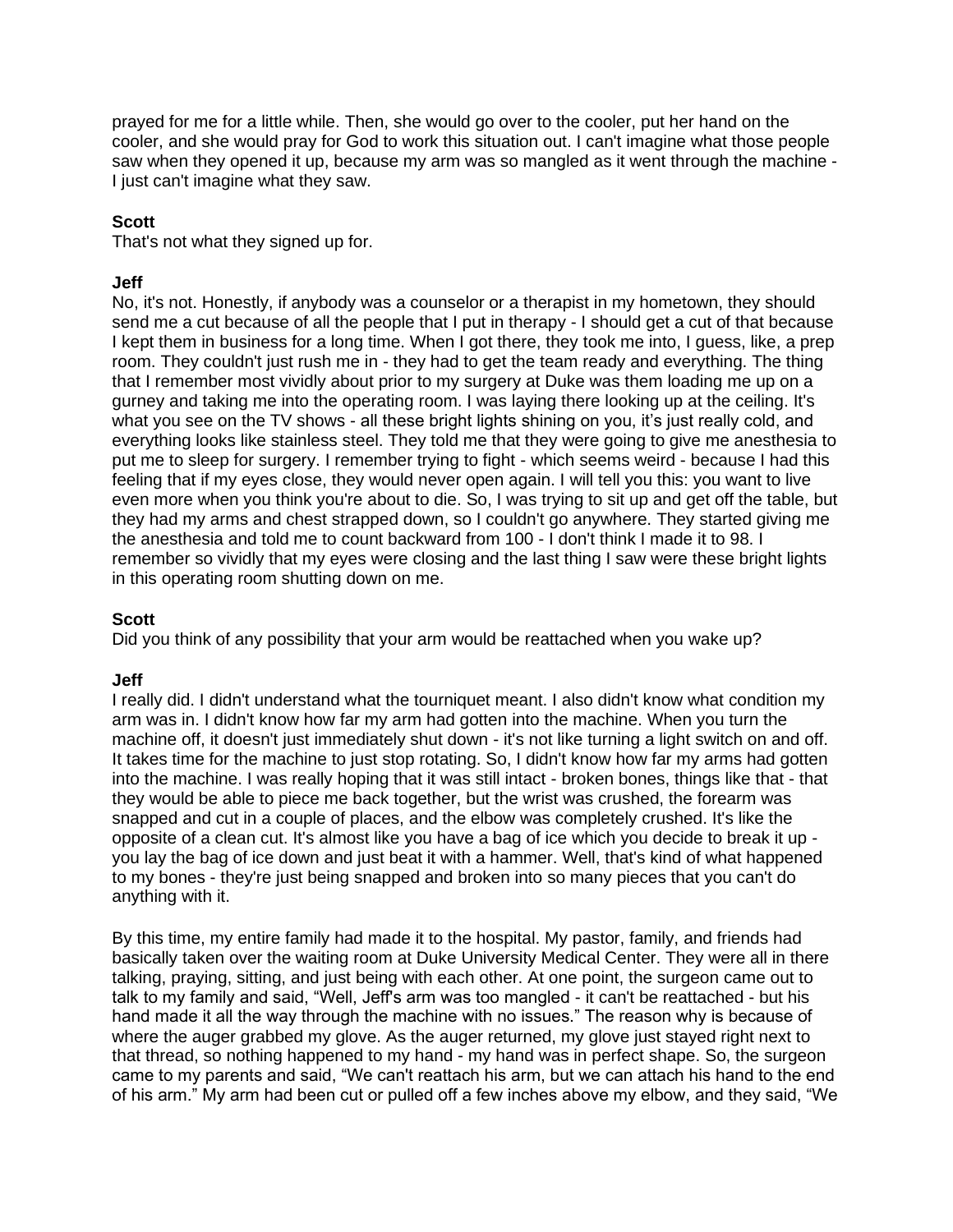can attach his hand to the end of his arm." So, my family was like, "Well, okay. Will he be able to use that hand?" The surgeon said, "He'll probably not be able to use that hand, but it's never been done before." I was thinking that there's a reason why it's never been done before. If I have woken up with a hand at where my bicep is, I would have been very angry and wanted to hit somebody in the face. If I wanted to hit somebody in the face with my right hand, they have to be standing really close to me.

### **Scott**

You would be invading their personal space.

### **Jeff**

I was thinking, like, "Does the surgeon expect me to walk around clapping like a seal with my two hands right up by my chest?" Thankfully, my family said, "No. Let's not do that." Instead, what they did was-- because I had more bone than skin, they actually cut the skin on the palm of my right hand off - and a little bit at the outside of my arm - and attach it so that we didn't have to do major skin grafts from the rest of my body. So, I was thankful for that.

# **Scott**

Given your love of comedy now, if you had a hand hanging off of your right bicep today, would you kind of get a kick out of that?

#### **Jeff**

No, I wouldn't. If I have woken up with the hand there, I would be, like, "Take me back in and cut it off! I don't want it!" especially because I couldn't use it. That was the one thing that made no sense to me. When the surgeon said it's never been done before - there's a lot of stuff that has never been done before - the reason why it's never been done before is becayse it's stupid.

#### **Scott**

It seems like the only reason they would consider doing it was so that you would, at least, still have a hand and wouldn't look too unusual, but that would seem much more unusual. When people would look at that in public, they'd say, "What's the story behind that? How did that happen?"

# **Jeff**

I get stared at enough as it is. It's not because I'm that good-looking. I do get stared at because my wife's good-looking - like, how did that guy end up with that girl? The only thing I can say is prayer works and miracles still happen. I get stared at all the time for just having one arm. If there would have been a hand there, I cannot imagine the looks that I would get from people. I mean, people stare at me all the time. I've always wear a sock over my arm because of the way it got mangled and the way it looked is just odd to this day - 28 years later. I still don't like looking at my arm because of how mangled it got. Now, I do use my arm for one-handed jokes - I've got all kinds of one-handed jokes and things like that. It's gotten me out of speeding tickets before. People would be, like, "Well that's not fair!" I was like, "No, you have two hands and I have one - that's not fair! I'm just playing the hand that I've been dealt." They're like, "Well, you can't always use that." I'm like, "As long as I have one hand, Yes, I can."

# **Scott**

I've seen some pictures of you but I don't see a prosthetic. Did you get one of those? What are your thoughts on that?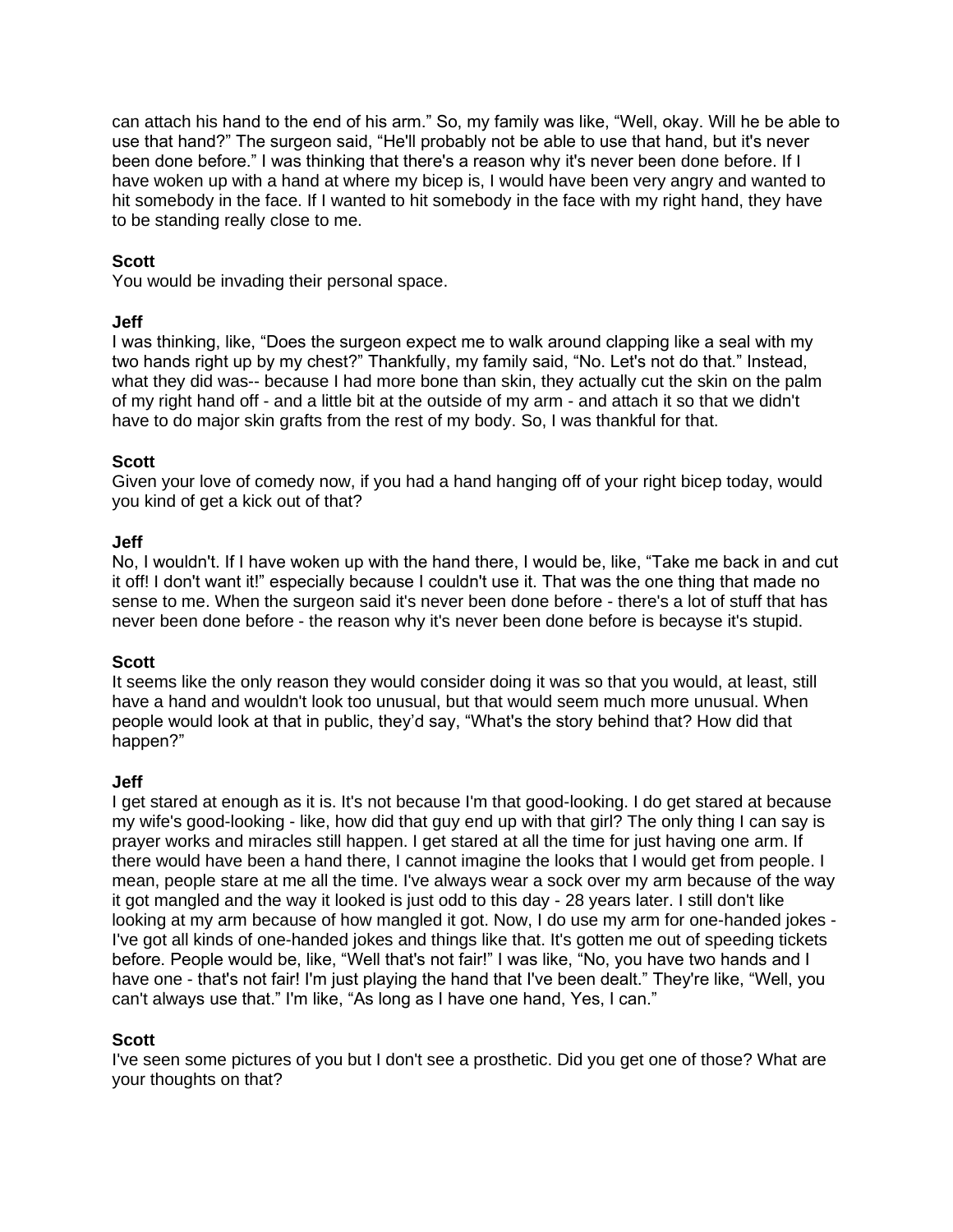### **Jeff**

I have a couple of prosthetics. After I lost my arm, I wore it every day. I always wore long sleeves no matter what the temperature was - it could be 120 degrees - because I was trying to hide the fact that I only had one arm. So, when I walked, I would try to swing it like a normal arm. I couldn't do or hold anything with it - it just filled up the sleeve. That hand was rubbing against my jeans and, before long, it started to turn blue - so, I started looking like a smurf. When I went to college in the mountains of North Carolina, people probably thought that I got frostbite because I was walking around without any gloves when the temperature is 67 degrees below 0, and they're like, "Oh, my gosh! His hands turned blue! He's getting frostbite!" But no, the hand is just not real. It's got the dye from my blue jeans on it. So yeah, I have prosthetics. Actually, they're up in the attic of my house right now. The last time I wore it was when I spoke at my grandpa's funeral - I haven't worn it since then. It was uncomfortable, and I've just learned to be comfortable with who I am. I can live my life so much better without a prosthetic. So, I make the best I can with what I got.

# **Scott**

What are some of the challenges or situation that you realize, like, maybe, even unexpectedly, "Oh, wait a minute, I can't do this."?

### **Jeff**

I was in surgery for 13 hours, and I was in the hospital for 16 days after I lost my arm. In the first part of my stay in the hospital, they made sure that there was no infection, that they had gotten it cleaned out, and that I wouldn't have any issues. In the second half of my stay, I was learning how to live left-handed because I was right-handed before my accident. People told me that I'm left-handed now but, actually, I'm only one-handed, but whatever - it's just semantics. I was learning things in the hospital that I couldn't do, like learning how to use my left hand to feed myself and to brush my teeth. For some reason, I couldn't do the circling hand motion, so I would literally put the toothbrush in my mouth and just shake my head around to brush my teeth. By the time I got out of Duke University Medical Center, I believe that I had lost 30-35 pounds. So, when I got out, the first thing I wanted to do was eating a steak, so we went to a steak house. When my steak was in front of me, I was looking at it and trying to figure out how to cut my own steak because, normally, you'd have a knife and a fork working together as a team, but my team got cut into half. So, I took my knife and just started sewing. I basically carved my initials at the top of the steak because I couldn't cut it at all. My family had to get used to me only having one arm as well. When my mom looked at me, she was like, "Is there something wrong with your steak?" I was like, "I don't know." She's like, "Why not?" I said, "Because I haven't tasted it yet." She said, "Why not?" I said, "I can't cut it." Then, the look on her face changed as she felt so bad, like, "Oh my gosh. I should have known that!" So, it took me and my family a long time to get used to what it was like for me to have one arm.

#### **Scott**

Those are situations that you couldn't predict - something like that is gonna take you by surprise because you never thought about it.

#### **Jeff**

I call them 'sneak attacks'. I never knew when a sneak attack would come. One time, I went to a McDonald's to get something to eat. When I was done, I went to throw my trash away. This was back when they had those - I haven't been in a fast-food restaurant for so long because of COVID, so I don't even know if they still have them - swinging doors that you had to push open to get to the trashcan. I was thinking, "Well, how do I do this?" I kind of pushed the tray in to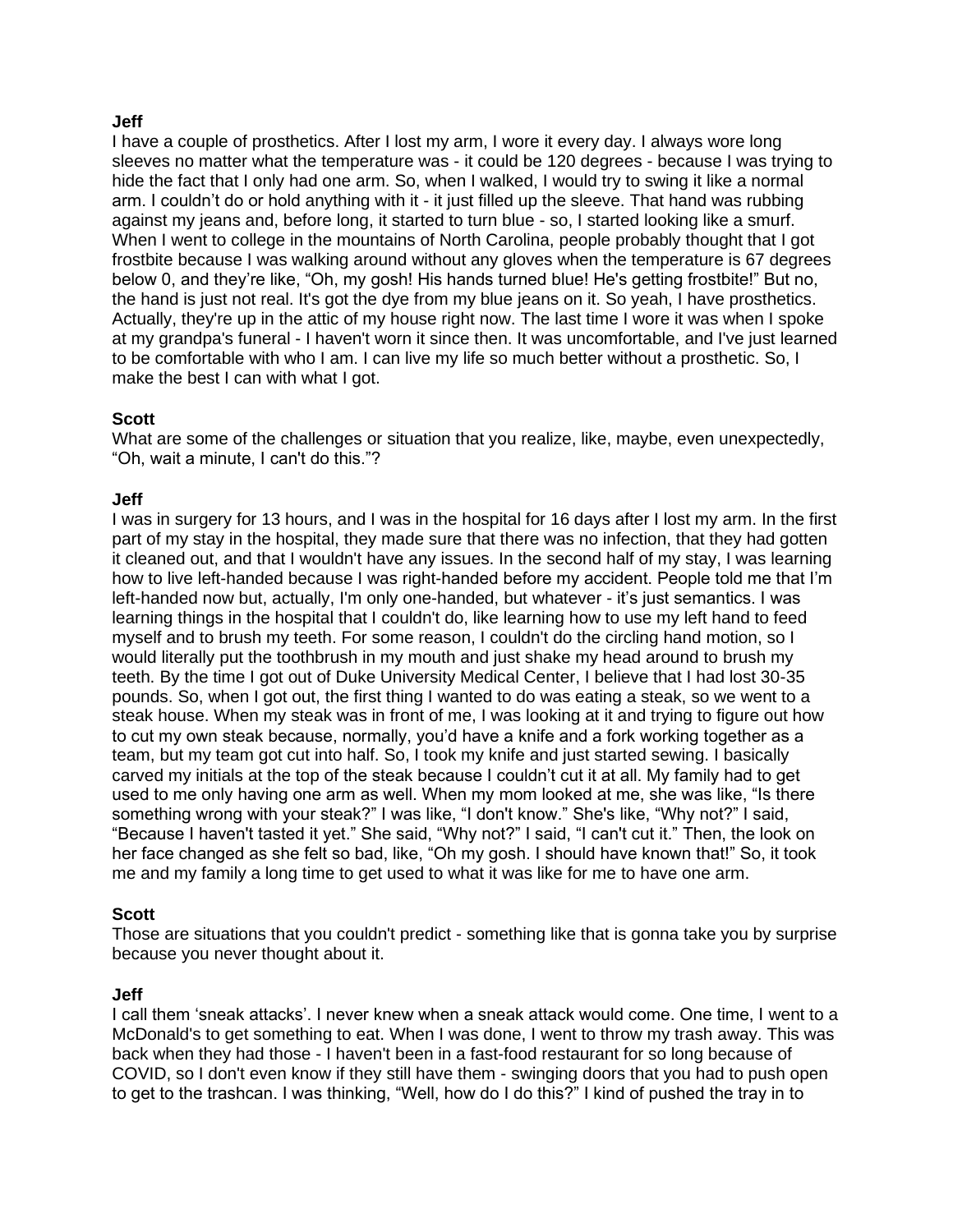open the door up, but it knocked all of my trash down on the floor by my feet. At that point, I was so embarrassed because everybody was looking at the poor helpless one-armed kid who can't throw his trash away properly. So, I never knew when those sneak attacks were going to come. Believe it or not, 28 years later, I'd still have a sneak attack every now and then. Thankfully, I'm married now and my wife is probably the most thoughtful person on the planet. If you want to do a "What was that like" on "What's it like to be the most thoughtful person?", I've got your perfect guest. She thinks of things before I do. Like, if I have to take any kind of medicine in those tin foil packets that are, sometimes, really hard to open, she'll just go ahead and open them all, put it in a packet, and label what it is, so that I don't even have to worry about it. She did it without even telling me. When I go to take my medicine, I'm like, "Well, there it is. She's already got it." So, I'm super thankful for a thoughtful wife.

# **Scott**

One of the things that you wrote was that you, kind of, had to learn to walk again, because of losing one arm. I never would have thought that it would affect your balance.

# **Jeff**

That's something I never would have thought about either. Having to learn how to walk again would have never crossed my mind. The first time I stood up, I almost fell down on my left-hand side because my balance was off. I learned how to walk by walking down the hallway while leaning against the wall on my right side, because I felt that I was leaning so far to the left. That was how I learned how to walk - by leaning up against a wall. While I was in the hospital, Something else that I found very interesting was the doctors told my family - my parents and sister - "Do not mention the fact that Jeff only has one arm. He needs to be the first one who mentions it. Do not mention it." So, to every visitor who came to my room, my family would stand outside and say, "Do not mention to Jeff that he only has one arm." When I woke up, I looked over at where my right arm should be and it's covered in heated blankets because they're trying to promote circulation in my right arm. So, I can't see my arm. When I tried to lift it, I could tell that it was gone. At that moment, I already knew that I only had one arm. The doctors told my family, "Make sure nobody mentions the fact that he has one arm until he does it himself."

# **Scott**

And that was mainly for your mental health?

# **Jeff**

Exactly - for my mental health.

# **Scott**

Okay. Talking about mental health - this happened 20 years ago but you just recently had a diagnosis of PTSD from this. How did that come about?

# **Jeff**

After my accident, they sent me to counseling almost immediately, which I hated going to but it was, like, a requirement - They were making me go. I can't tell you how many different counselors I went to. My mom would drive me there and she's like, "How was it?" I was like, "Take a good look at this office because we're not coming back." I had nothing against the counselor. I just didn't want to talk about it. Eventually, I realize that they will send me to every counselor on the planet until I talk to one and I am just prolonging this process. So, I finally went to one. I said, "Okay, I'll talk to this guy." I think they made me go to 8 sessions. I said, "I'll go to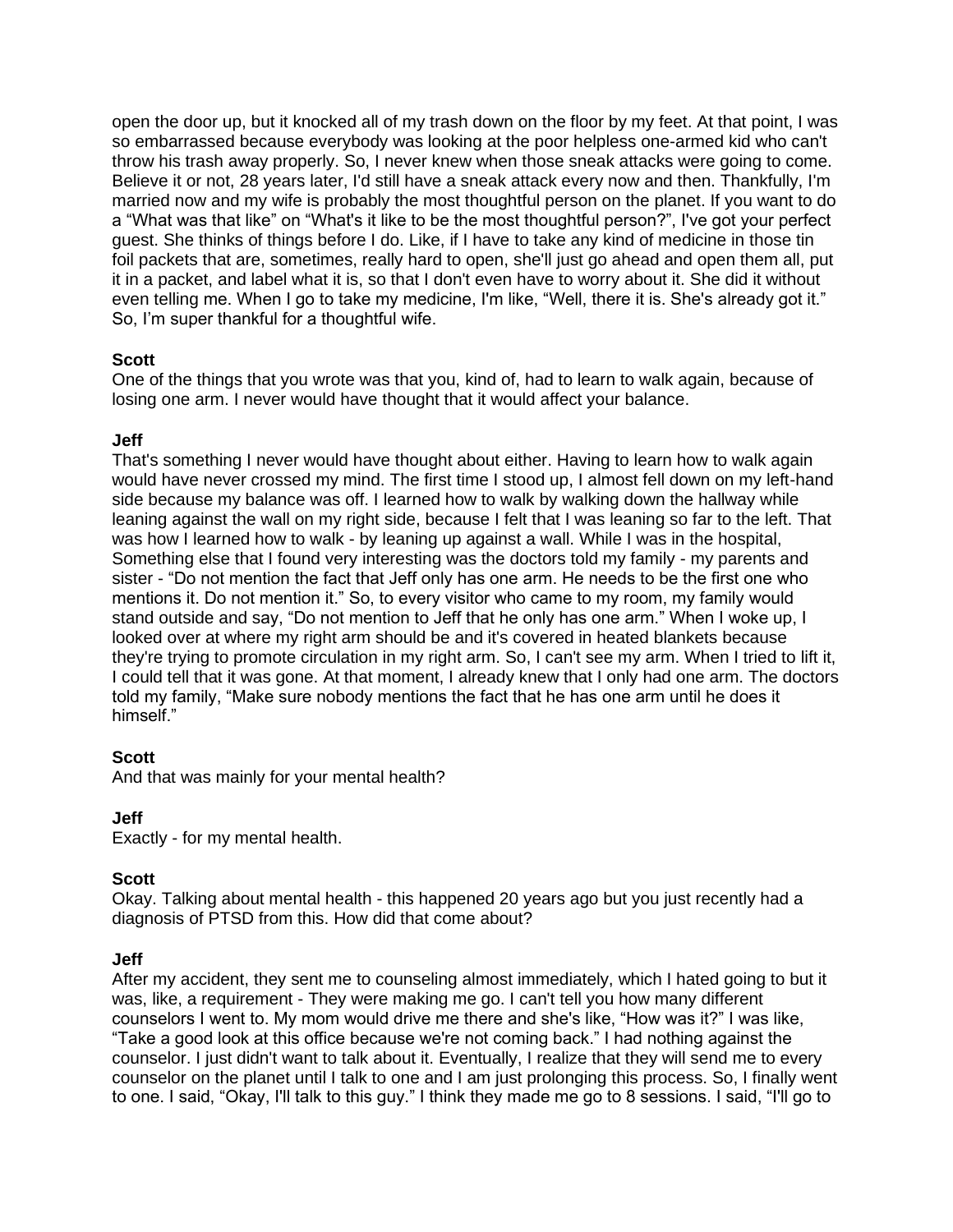these 8 sessions." So, after I went to these 8 sessions, I never went back. I thought I was okay. Yeah, my arm got ripped off. It was a lot of pain. It wasn't until this year that I started dealing with some anxiety and depression, and I was like, "What is going on with me?" I went to talk to my primary care physician and she said, "I think you have PTSD." I was like, "But I haven't been in war." I thought the only way to qualify for PTSD is to go to war. Since then, what I found out is if you have been in a situation where you were genuinely afraid for your life, you are a candidate for PTSD. I genuinely believe that's exactly what it has been. For all these years, there were times I would deal with anxiety and depression. This past year has been one of the worst years of my life, honestly. I've gone through some really low lows, but I'm thankful where I'm at now. Praying with my wife and family, getting into counseling, and finding something that has really worked has helped me learn how to deal with what happened to me.

# **Scott**

The thing that has worked - you told me about this - is EMDR therapy. I've heard of that but I don'ts really know anything about it. First of all, what is that? Did you expect it to work as you were going in?

# **Jeff**

EMDR - I know the first two letters stand for Eye Movement - I can't remember.

# **Scott**

It's Eye Movement Desensitization and Reprocessing therapy. I only know that because I looked it up.

# **Jeff**

I looked it up too, but I always forgot. The only thing I can ever remember is the eye movement part. I'll be honest: I thought it was the dumbest thing I've ever heard of. When I went to see a counselor or therapist, they started talking to me about EMDR. I said, "Listen, I'll try anything." I was at a point that I was feeling so miserable. I said, "I'll try anything. Tell me what to do and I'll do it." She said, "Okay, there's this thing called EMDR." There are a couple of ways that they can do it. The most common way was to hold one thing in one hand and another thing in the other hand - that's the best way that I understand it. Obviously, I haven't done that kind of therapy because I only have one hand. I think the way that works is you get a little impulse in one hand and you get a little impulse in the other hand, and it triggers, like, something you have when you're in your REM sleep cycle.

She said, "I want to do this but you only have one one hand. So, I don't know how that would work." I said, "I'll put it behind my knees. I'll put it under my armpits. If you think it'll help, I'll do whatever." She said, "Well, let me figure some things out. The next time you come, we'll give it a try." The next time I came, she said, "What we're going to do is put these headphones on. I'm sure you've had one of those hearing tests where you listen for a beep: whichever ear you hear a beep, you'd raise that hand or the other hand. Basically, you'd hear a beep - it's just like a metronome - beeping back and forth from ear to ear. That is also supposed to somehow trigger what it's like when you're in that REM sleep cycle. It helps to get down to the core - like, what's really rooted deep down inside. Even though I told her, "Listen, I'll try anything", I thought that this is the dumbest thing I have ever heard of in my life.

So, we put the headphones on and it started beeping. Before the beeping would start, she would ask me questions. Then, she would ask me a question after the beeping stopped. She was like, "How do you feel right now?" I was, like, aggravated and annoyed. She's like, "Oh,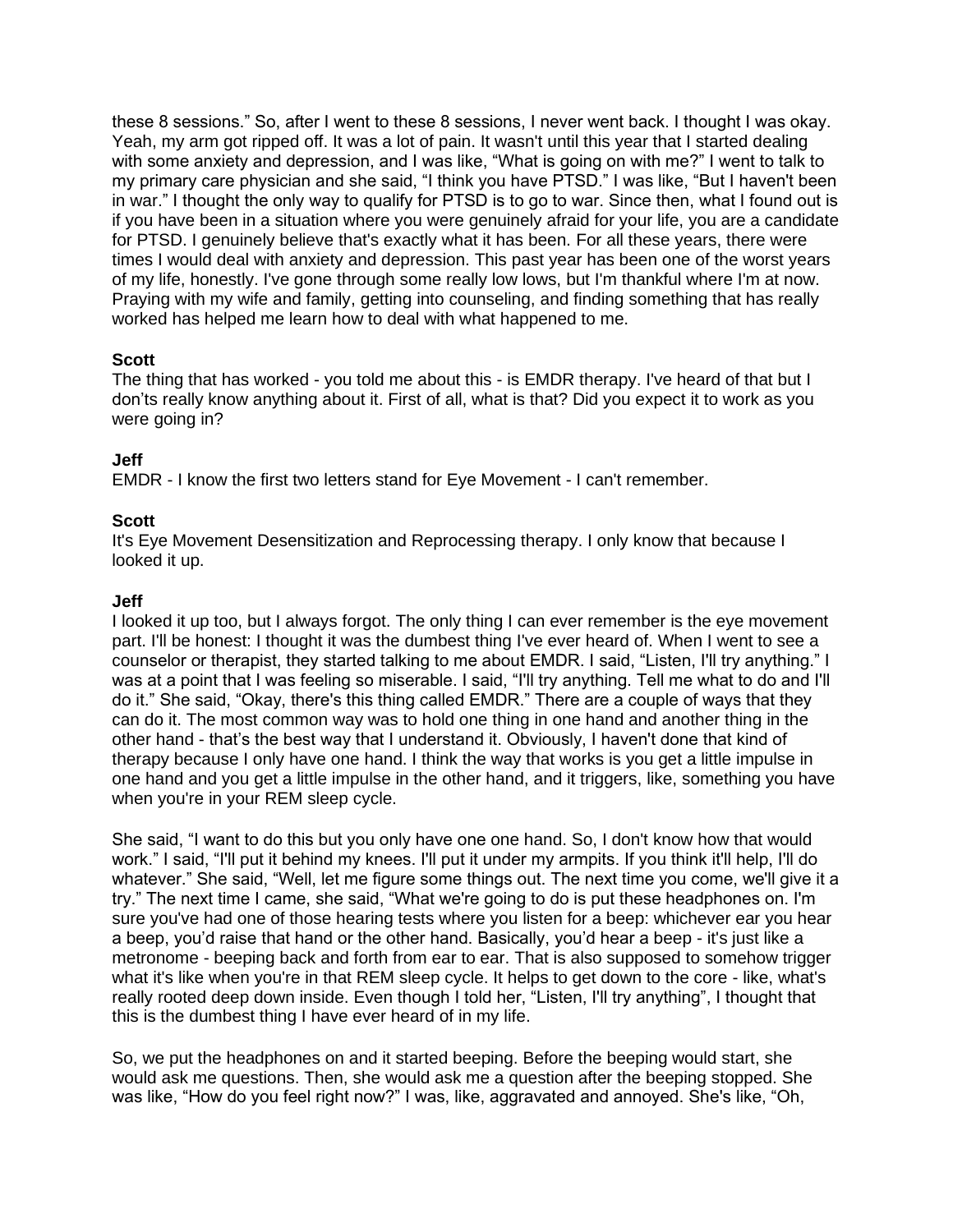okay. What made you aggravated and annoyed?" I was like, "This thing is stupid." She was like, "Just give it a chance." I'm like, "Okay, so what am I supposed to think about?" So, she told me what I was supposed to think about and I would start thinking about that. Then, the beeping would start again. Then, I would take them off.

It's the only time in my life that I've ever heard a doctor - a therapist, counselor, or anything say, "This works for everybody." So I was like, "Okay, I'll give it a shot." So, I put the headphones back on, it started beeping, I took the headphones back off, and I was like, "What am I supposed to think about?" Again, she explained it to me. I put the headphones back on and listen to the beeps. I was still thinking, "This seems, like, hocus pocus. This seems so weird." But I was like, "Jeff, you said you would try anything, so try it." I closed my eyes and I started thinking about what she told me to think about. Then she said, "Okay, what did you get?" I was like, "I didn't get anything." She's like, "Okay, let's do it again." Before long, the thing she told me to think about was, like, on the surface. After doing this 4-5 times, I was all the way down to the root of what I thought my problem was. After a few of those cycles, I was down to what the root of the issue was. I have been absolutely blown away at how it has worked. Since then, I've talked to a couple of other people who have done it and they said that it's been the exact same experience for them. She said, "This works for everybody." So for listeners listening to this, I would say give it a shot because you're not gonna lose anything. It has done absolute wonders for me.

### **Scott**

I'm just fascinated by what our minds and brains are capable of. We know so little about them, but they're just incredible things. I want to be respectful of your time. We've gone on for a while here. There are a couple of things that I want to talk to you about. I hope you filed a lawsuit against the glass factory because, obviously, they were involved.

#### **Jeff**

I did file a lawsuit. We thought we were making a very good decision. We picked some attorneys that were 2 hours away from my hometown. We wanted that law firm to have no ties to that factory at all and to just keep them separate. That way, there were no hidden agendas or anything. So, we went and got these attorneys. They told me, "Oh my gosh, your case is so strong. This is a slam dunk. This is going to be one of the easiest cases we've ever handled."

#### **Scott**

It seems like it would be!

# **Jeff**

Yeah. The sad thing is we, kind of, got hoodwinked a little bit because we found out that the law firm that we hired told me, "You've got it. This is easy." and then, all of a sudden, their narrative changed. When they talked to me and my family, they said, "They're offering you a settlement. You should take it because if you don't take it, you might not get anything." I'm like, "Well, what happened to 'this is a slam dunk'?" They're like, "No, we've come to find out that it's not that easy. There's a lot involved." We're like, "Oh my gosh! So, it's better to get a little bit than to get nothing?!" The attorneys were pushing us so hard to settle. They're the experts, they know what's going on better than we do, so we took the attorney's advice and said, "Okay, we'll settle for just a ridiculously low amount." Later, we found out that the law firm that we had hired had, like, a case worth millions of dollars that could come into that law firm. What they were doing was trying to clear their books. They said to every one of their clients, "You need to settle." We didn't know what was happening, so we settled.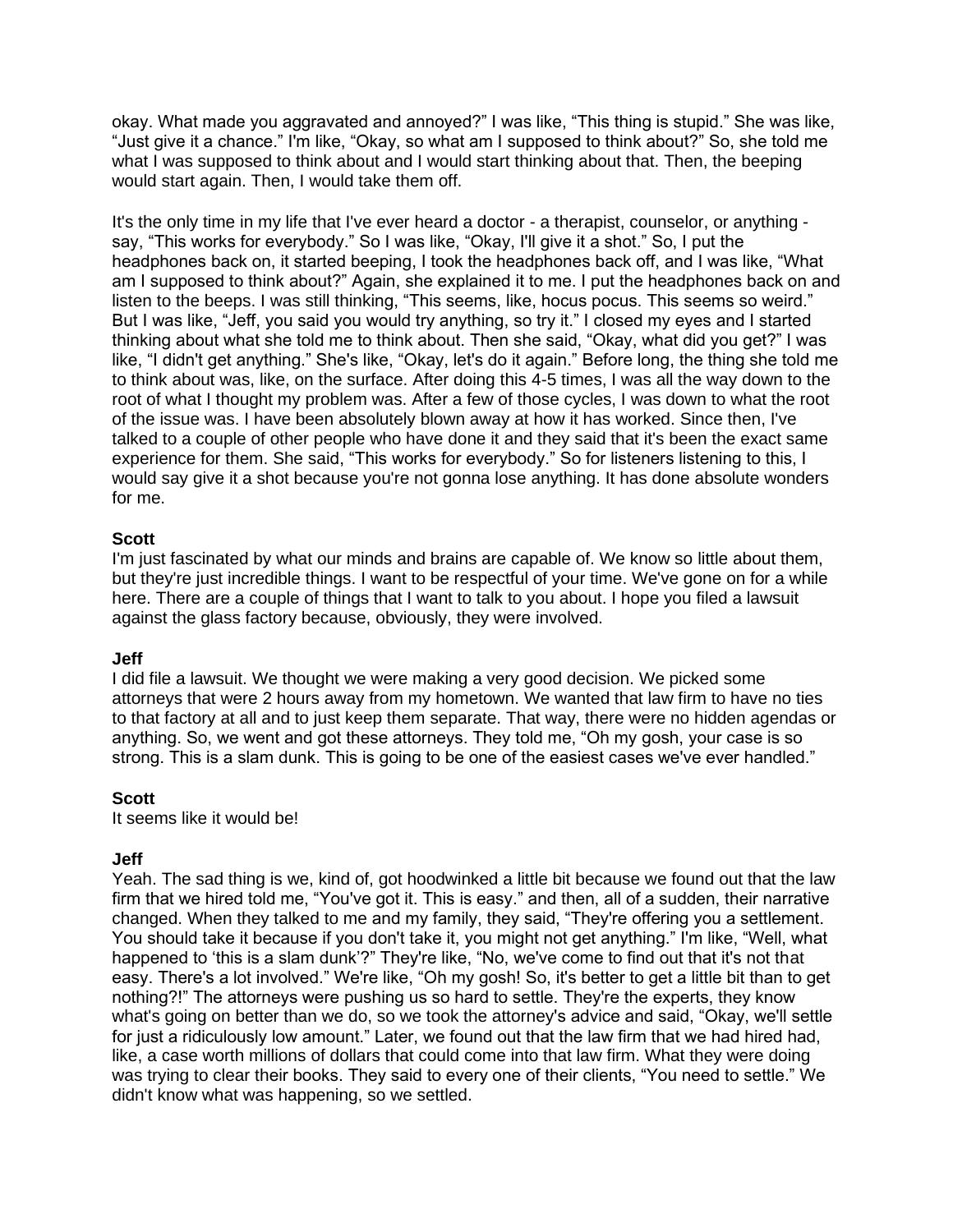I have decided to forgive everybody who had anything to do with my accident. I've decided to forgive them for taking the safety equipment off the machine or having the equipment without any safety equipment on it. The people at the factory - who are no longer there - lied about me. I started having shoulder issues and they were saying that my left shoulder issues were caused by the overuse of my left arm. They were saying - we had to go see a mediator one time - that I fell off a cliff while I was rock climbing, but I caught myself by the tips of my fingers and that's how I started having shoulder issues. They said in court that I fell 100 feet and caught myself by my fingertips. I was like, "Superman isn't that strong." But I made the decision to forgive all of these people because it's one of the things that I live by. Unforgiveness is like drinking poison and waiting for the other person to die. If I choose to not forgive somebody, I'm giving them power over my life and I'm not allowing that to happen.

# **Scott**

I think that's the best way going forward. Since this happened, you have actually set a world record in an unlikely category. What did you do?

# **Jeff**

Years ago, back in 2005 - I did it again in 2006 - I broke the world record for the longest drive of a golf ball that was hit with one arm. Initially, the record was hailed by a guy - I think he was in Sweden or Norway - whose record was 236 yards. That record is measured from the point you hit the ball until the point the ball first touches the ground. They don't count the bounce, the roll, and stuff like that because, if that's the case, I'd go out to an airport, bounce the ball down the runway, and I'd hit 3 miles. They count it from the point you hit the ball to the point the ball first touches the ground. You have to get the land surveyed to make sure it's flat enough because if you go stand up on a mountain and just hit it off into a valley, you're a monster. The first time I broke the record, I was living in Oklahoma. That was where I had gone out to Oklahoma to attend Bible college after I graduated from Appalachian State University.

The first time I broke the record was out there at a driving range where I hit the ball - I always forget what the distance was the first time because I always remember the second - I think, 252 yards away. However, that would never became official because the driving range where I broke the record told me, "We'll get the land surveyed. We will submit the paperwork and it's done." Well, they never did. So, the following year, I flew home to North Carolina and broke it on one of the golf courses that I grew up playing on at a golf course in Laurinburg, North Carolina called Scotch Meadows. That day, it was my last swing. I was so tired because I had been warming up. You'd think that you won't really get tired from swinging at a golf ball, but when you unleash every ounce of you into every swing, you tire out quickly. With my last swing, I ended up hitting the ball into the air, 258 yards away, 2 feet 4 inches on the fly. It was pretty cool because I actually made it on the ESPN top 10 plays of the week for that. They called me by the wrong name. I was on ESPN twice for breaking the record and they still called me by the wrong name. The first time they called me was Jeff Barnhill. The second time they called me was Steve Bardel. People asked me if I was going to break the record again and I was like, "I'm gonna keep breaking it until ESPN gets my name right." In the video of the top 10 plays of the week, it said that I hit the ball 263 yards away because that's what one of the laser measurement tool that they were using was saying. When they surveyed it, it actually said 258 yards, 2 feet 4 inches - that was the precise number.

# **Scott**

Still enough for the record, though.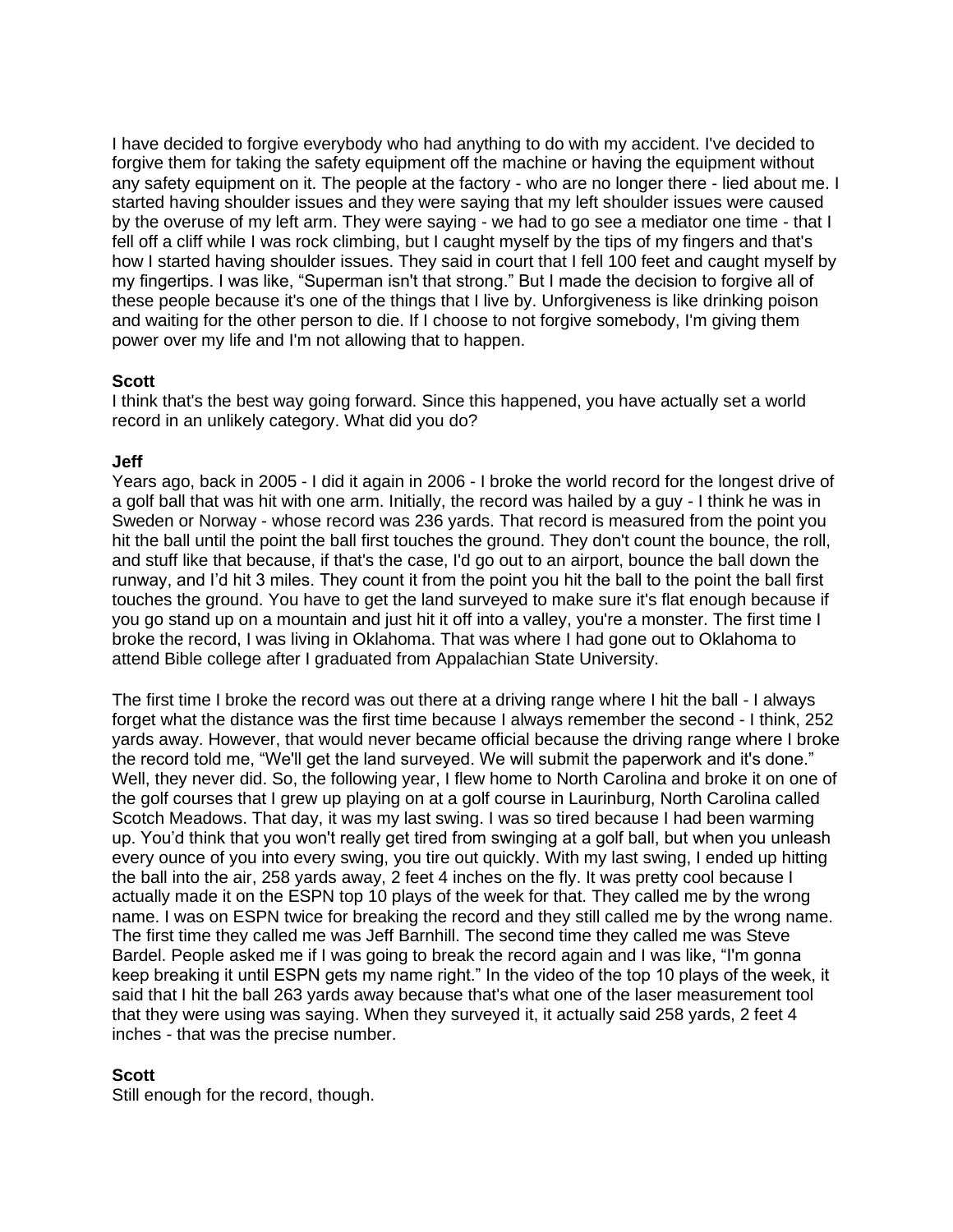# **Jeff**

It was enough for the record. Unfortunately, that one never got into the Guinness Book of World Records because before mine became official, there was a guy with two arms who competes in, like, long drive competitions around the world - his arms looked like my thighs - he used one arm to hit the golf ball off the club, I think, 292 yards away. I can hit a ball 292 yards away with one arm, but that's counting the bounce and the roll. We were in talks with Guinness for a long time and they considered setting up a separate category for just people with one arm. I have went to 1-2 long drive competition for one-armed golfers - that's always a lot of fun. I did attempt to break the world record to really just be able to open doors, to be able to go out and speak because that's what I love to do.

# **Scott**

That's what you were doing these days. You're speaking. You've written a book. You've got a website that talks about all of this. Tell us how can people get in touch with you on what's going on and all that.

# **Jeff**

People can get in touch with me by going to my website: Jeffbardel.com. You can hear me share my testimony. I travel around, speak to churches, and share motivational messages about losing my arm and breaking the record. I'd share motivational messages in schools, businesses, and things like that. I also do safety seminars as well because I don't want my accident to be in vain. There are three main things that I want my accident to do:

- 1. Lead people to Jesus.
- 2. Help motivate people to do things that they thought they couldn't do but they can.
- 3. Keep people safe in these factory situations.

People are working in these dangerous situations all the time and they might think it's safe, but it could always be safer. Those are, kind of, the 3 things that I'd like to achieve when I go out and talk. My book is called "If I Would Have Died That Day." That's available on my website as well at JeffBardel.com/shop. You can actually go onto my website. On the homepage, you can read the first chapter for free just to see if it floats your boat. If it does, then you can go over to the shop and purchase it, and then I'll get it shipped out to you as quickly as I can.

# **Scott**

I know you're on Facebook and Instagram. We'll have links to all of these things on the show notes for this episode. Also, we'll have a video of that record-breaking golf shot.

# **Jeff**

That swing was actually made at a long drive competition. There was a group of long drivers who said, "Will you set the record for our long drive competitions for the longest drive with one arm?" I told him, "I would." I think that one was 288 yards, but that one counted the bounce and the roll. But yeah, there is a video of that. There's also a picture of the long drive competition down in South Carolina and a picture of the long drive competition that I won.

# **Scott**

Thanks for coming on here. Thanks for sharing your stories. Very interesting.

# **Jeff**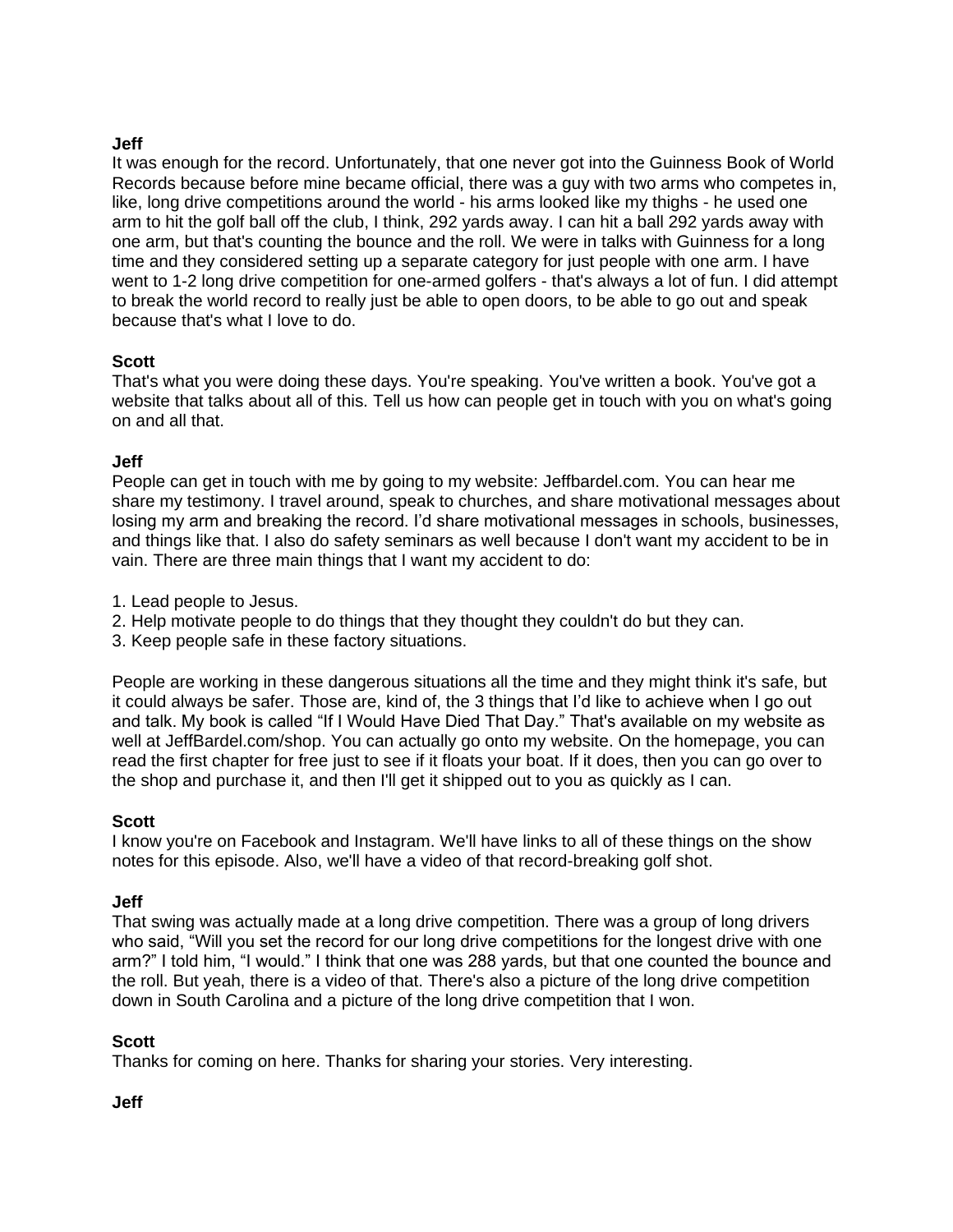Scott. Thank you, man. This is just so much fun. I was super nervous even though I travel and do public speaking. I told my wife that I'm more nervous about this podcast than I have been. I said, "I feel like I'm about to speak to 50,000 people." She said, "Well, you kinda are."

#### **Scott**

Yeah, you kinda are.

### **Jeff**

So I just hope that my story will help somebody, motivate somebody, maybe keep somebody safe, or just to draw somebody closer to Jesus. That's why I live my life the way I do.

### **Scott**

Jeff didn't really go into this during our conversation, but when he got to the hospital right after the accident, and he was taken into surgery, he came very close to dying because of the extensive amount of blood he had already lost. He does talk about that in the book though.

One of the things he mentioned really stuck with me. Remember when he was in the ER, and in severe pain, and his grandfather came in to see him. And Jeff prepared himself to put on a strong face, because he didn't want his grandpa to see him in such pain.

It reminded me of a previous episode I did, quite a while ago. This was with my friend Sue, who was skydiving, and her parachute didn't open properly, and she came crashing to the ground. She was still barely conscious but in really bad shape with a bunch of broken bones. But even in that condition, her first thought was about her teenage daughter, who was on the ground and had seen Sue fall. Sue didn't want Jessica to be traumatized by this, so she came up with a plan and gave instructions to the person who got to her first:

#### **Sue**

I said, "Lee, My daughter's 14 years old. She has long blonde hair. She's wearing jeans or shorts and a T-shirt or whatever. If you see a young lady come over who looks like that, tell me and I will stop moaning because I don't want her to hear me in pain. I want her to know that I'm okay." He said, like, "Okay, she's like 20-50 feet away." When she came over, I said, "Honey, mom's fine. Can you go to the car and get my driver's license?" So she went to the car. As soon as she was out of earshot, I would moan again because the pain was just excruciating. When she came back, I said, "Thanks, honey. Now, can you go get my sunglasses?" Then, she went to the car and and did that. The third time she came back, I asked her to go get my insurance card because I knew that the paramedics were coming. I reassured her that I was okay, but I knew she was worried.

#### **Scott**

If you haven't heard that episode, you should go listen to it because Sue is a pretty amazing person and her recovery after that crash is incredible. It's episode 17 called "Sue crashed a skydive".

Okay, we're not even close to being done yet here in this episode. I've got a really cool announcement about a new benefit for supporters of the show, but just before that we've got a couple of voice mails.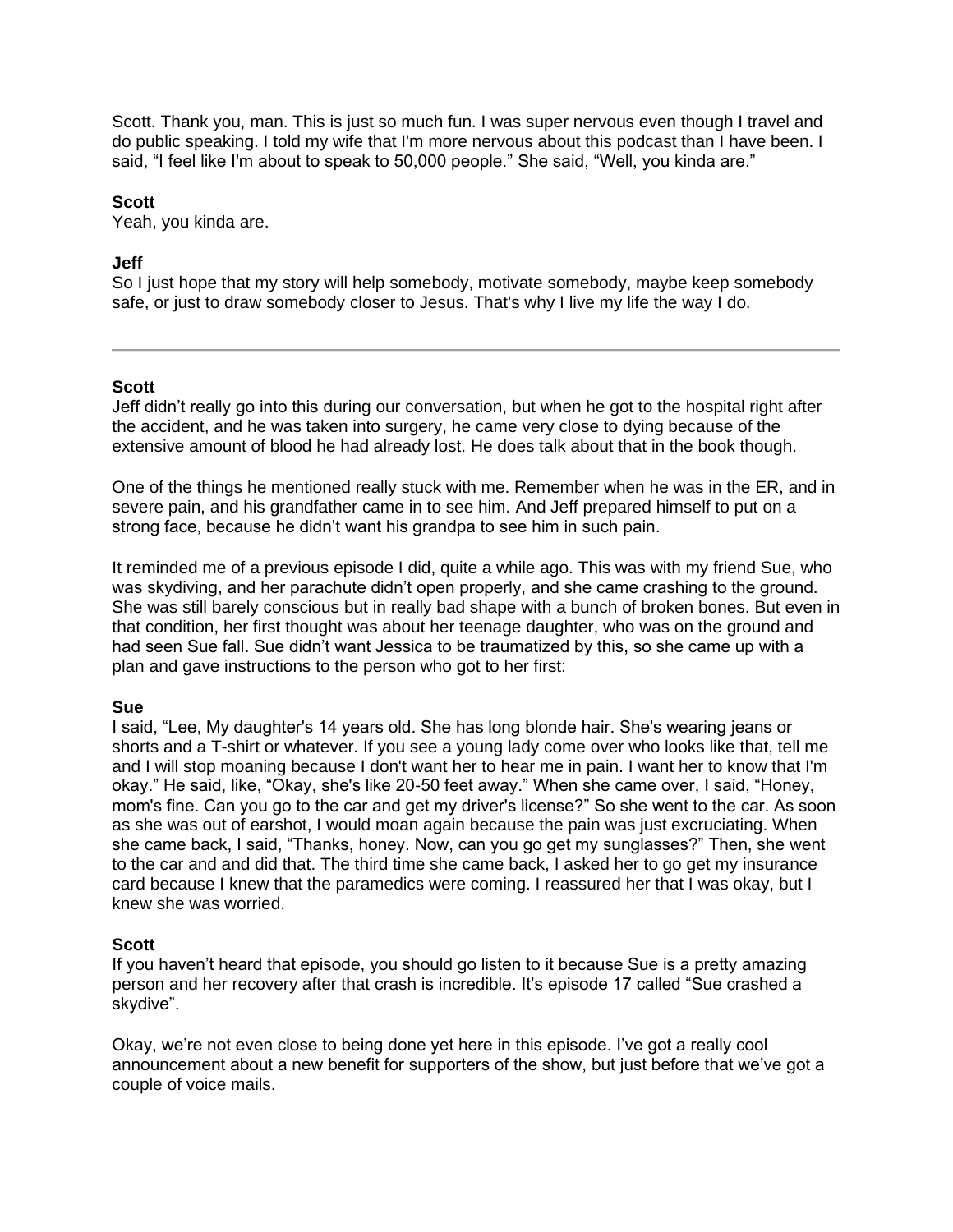First one is from Tracy, with an observation about the episode "Danny found a baby in the subway":

### **Tracy**

Hi, this is Tracy. I just wanted to point something out. First, I find your podcast very interesting. It makes my long-distance ride much quicker. I listened to the story about a couple who found the baby on the subway and I wanted to point out a very interesting coincidence - the police named him Daniel, the hospital named him 'Ace' and his last name was 'Doe' because his parentage was unknown. If you put that together, that says "DAD." The man who found him pointed out that it was meant to be. I think the fact that he ended up with those initials is just another sign that it really was meant to be. They sounded like they did a great job with him. He's such a lucky baby to have been found. Keep up the good work! Take care!

### **Scott**

And I also got this message from Bill. He was the guest in the last episode, titled "Bill got a dreaded phone call" where he told the story of his daughter Kristin being murdered. Bill's passion now is to raise awareness about dating violence, so he has written a book, and he has a podcast where he talks about that -

### **Bill**

Hi, Scott. It's Bill Mitchell. I just wanted to say that I love how the momentum is going after our interview started airing. I feel this surge and it feels pretty good. I say that because it took a lot of time to get the whole campaign going at this end - the paperback, the Ebook, the audio book which is new, and the podcast. I have to tell you that this infusion of interest that I'm seeing has to be from our interview on "What was that like". That episode is sending great numbers of newcomers to me. It's great because when they come my way, they can learn all kinds of lifesaving messages and what to do. So, you've really helped get people to learn about what I'm doing. Thank you so much. My podcast is, like, lighting up. The book sales are way up. Anyway, I just wanted to say that, together, you and I have practically guaranteed to improve hundreds of lives and save a few. Preventing the next Kristin Mitchell tragedy has always been my central goal. I couldn't have done this without you and your podcast, Scott. I just want to, really, thank you again. I hope we can chat again soon. Bye.

#### **Scott**

Okay, here's what's new. After the last episode, I arranged a Zoom chat for anyone who's a supporter of the show. You can sign up to be a supporter at WhatWasThatLike.com/support. Anyway, we got on Zoom and had a bunch of listeners on there, and they asked me questions about the podcast, how I put it together, sort of some behind-the-scenes stuff, and we talked about some of the episodes, and it was nice, just getting to know each other.

And we're doing it again – this Sunday afternoon at 4 pm eastern time. If you support the show at any level, you'll get that invitation. And this time we're going to be doing some What Was That Like podcast trivia. You've binged all 100 episodes? Think you have a pretty good memory of the details? Well, here's your chance to test it out. It's gonna be fun, so I hope to see you there! Again, you can sign up as a supporter at WhatWasThatLike.com/support.

And related to that, the new Raw Audio episode, #21, was just released.

In this episode:

1) There's an unexpected officer-involved shooting, at the scene of a car crash,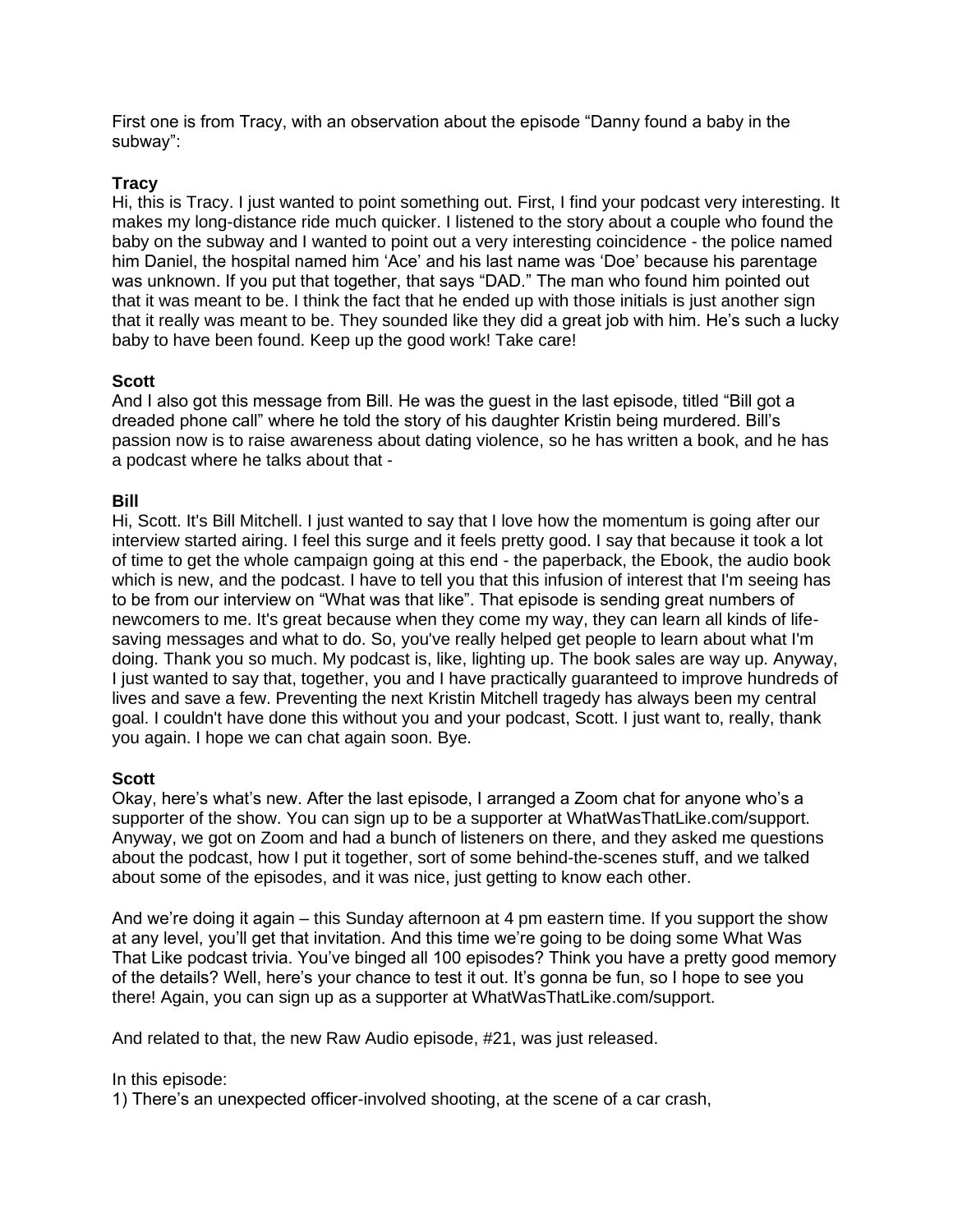2) A police officer approaches a suspect, not knowing what the man has in his pocket – 3) And police try to save a woman who's being held at knifepoint inside an apartment –

Alright, that was a lot of things to cover. And that means we're now at this week's listener story. This one is from Mary, and it comes with a content warning. This story involves non fatal injury to an animal. Stay safe, and I'll see you in two weeks.

#### **(Listener Story)**

This is Mary from Southern California. I'm fairly new to your podcast. I find that first-person accounts are so interesting. It gives dimension to the stories - some of which made headlines. Your recent episode of Karen Runge's encounter with poachers and their dogs in South Africa made my heart race because of an experience I had with my dog. This happened in March of 2020. My dog, Mila, was 11 at the time. She's a rescued mixed breed - she's black and caramel in color - and our best guess is, maybe, she's a mix of Doberman, Beagle, Shepherd, or Boxer. She has short hair, ears that flop at the tips, and she can smile. She has 40 pounds of energy, athleticism and curiosity. She's super smart and friendly. She and I walk daily about 4 miles on a fairly consistent route through our suburban quasi rural neighborhood. It's not unusual to encounter other dogs and even horses on our walks. Most of my neighborhood doesn't have sidewalks so we typically walk in the street or on the horse trails.

On this particular march morning, Mila and I had set out on our usual 7 o'clock walk. Our route took us by a number of houses where dogs would bark as we walk pass them. Being mindful of the early hour, I would do my best to walk on the opposite side of the street so as to keep the barking to a minimum. We were in the last half of our walk heading south down at the side street that wasn't heavily traveled. The only people who uses that particular street live in one of the dozen or so houses on the street. For that reason, I usually walk down the middle of the street and occasionally check behind me for any improbability of a car approaching.

We had just turned down this street when I caught movement out of the corner of my eye. When I looked behind me, I spotted two Rottweilers approaching at a slow trot. I held up my hand and said "stay", which they did. Instead of looking curious like most dogs we've encountered, I can only describe them as being watchful. To go directly home, I would have to walk in their direction. I decided to pull Mila closer to me and continue walking away at a leisurely pace, so as not to encourage them to chase us. I said "stay" one more time, and turned to walk away. In no time, they were right up next to me. My dog didn't seem alarmed. I was hoping that they would all just sniff and move on. But before I could even comprehend what was happening, the larger one of the two dogs clamped his mouth down on the back of my dog's neck and dragged her to a front yard that we were in front of. He proceeded to press her down with his mouth off of her neck. The most ungodly screaming was coming from her. I was screaming for help too.

The second Rottweiler was standing next to my dog. I was afraid that if the larger dog was able to flip me over, the second dog would go for her belly. A friend who has many dogs once told me, "If two dogs are fighting, you don't grab them by the collar because you don't want your hands that close to their mouth. Instead, you should grab their back legs and pull them apart." I grabbed the dog's back legs in an attempt to do just that. He shifted position in such a sudden jerky motion that it knocked me down on my back. I tried again to grab anything that I could get ahold of to get him off my dog, but he was so muscular - there was just nothing to grab. I remember realizing that these dogs were killing my dog right in front of me and that I couldn't